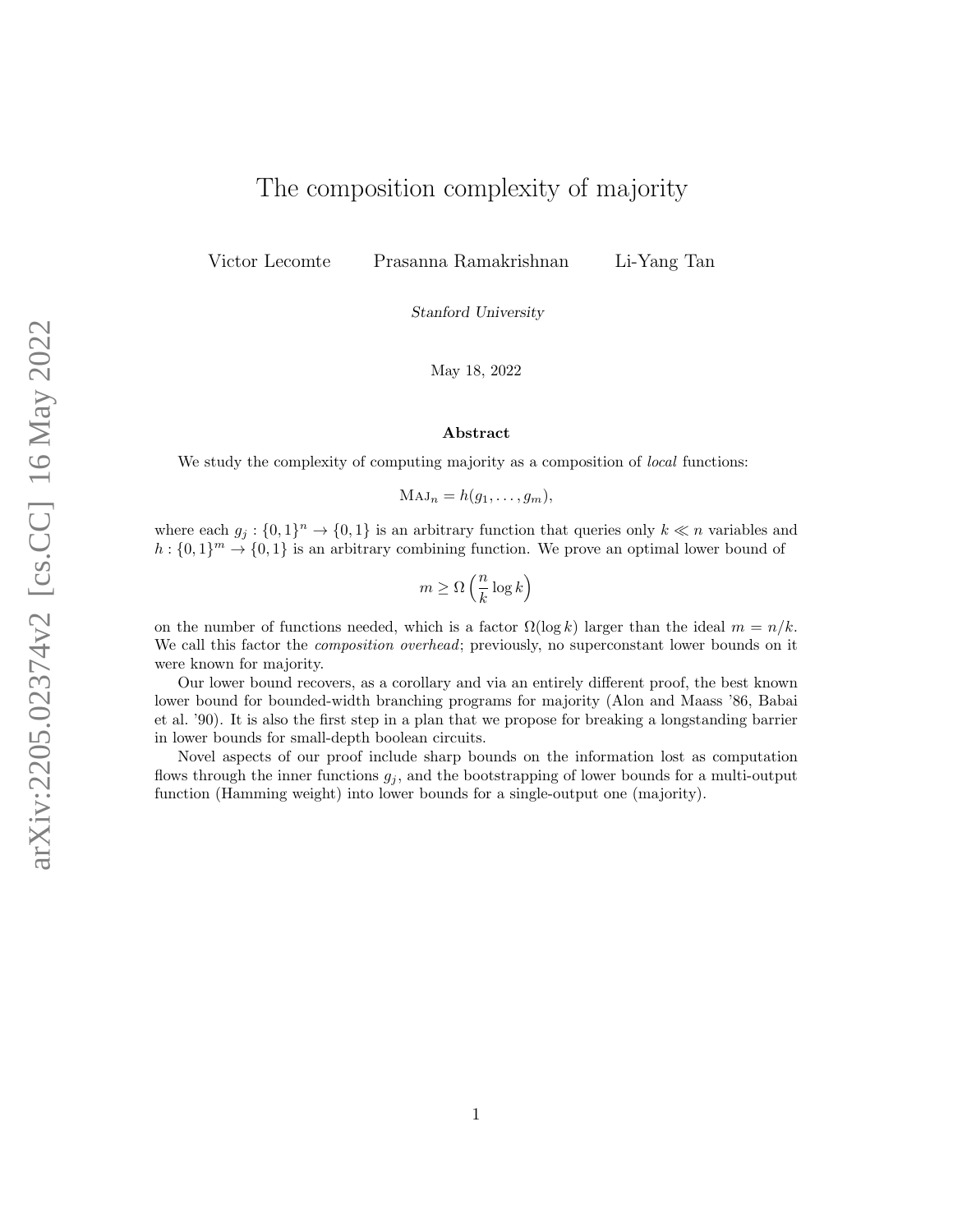### <span id="page-1-2"></span>1 Introduction

A basic theme in computer science is the representation of certain functions as the combination of simpler ones. Indeed, the field of distributed computing and the widespread principle of divideand-conquer rely on this property of functions.

In this paper we focus on *locality* as our notion of simplicity: a k-local function over n variables is one that depends only on  $k \ll n$  input coordinates. This leads us to the following complexity measure of boolean functions, first studied by Hrubes and Rao  $[HR15]$ , which quantifies how easily they can be represented as the combination of local functions:

<span id="page-1-1"></span>**Definition 1.1** (composition complexity). The k-composition complexity of a function f, denoted  $\mathsf{CC}_k(f)$ , is the minimum m such that f can be expressed as  $h(g_1, \ldots, g_m)$ , where each of the inner functions  $g_j$  queries only k variables.

Clearly, any function f that actually depends on all n variables must have  $\mathsf{CC}_k(f) \geq n/k$ , since every variable must be queried at least once. The parity function shows that this bound can be tight:  $\mathsf{CC}_k(\text{PARTY}_n) \leq O(n/k)$ , since we can let each  $g_j$  compute the parity of a set of  $k$  variables, and let  $h$  compute the parity of these parities. However, some functions inherently require more than  $n/k$  inner functions: they incur a *composition overhead*. This motivates defining the k-composition overhead of f to be the ratio  $\frac{\mathsf{CC}_k(f)}{n/k}$  between its k-composition complexity and the ideal  $n/k$ .

### 1.1 This work

In this paper we study the composition complexity of the majority function. Prior to our work, this was perhaps the most basic function whose composition complexity was not well understood. For an upper bound, it is not hard to see that  $\mathsf{CC}_k(\text{MAJ}_n) \le O(\frac{n}{k})$  $\frac{n}{k} \log k$ ). We can split the variables into  $n/k$  disjoint sets of size k and devote  $O(\log k)$  of the inner functions  $g_i$  to computing the Hamming weight of each set. Then  $h$  can determine the overall Hamming weight, and output 1 if and only if it is at least  $n/2$ . This uses a total of  $m \leq O(\frac{n}{k})$  $\frac{n}{k} \log k$ ) inner functions.

As for lower bounds, while it is an easy exercise to improve the trivial lower bound of  $\geq n/k$  to  $> n/k$  in the case of majority, even a modest lower bound of  $\geq 1.1 \frac{nk}{k}$  $\frac{n}{k}$  seems challenging to establish. Our main result is an asymptotically tight lower bound showing that the construction described above is optimal, and that majority has a composition overhead of  $\Theta(\log k)$ .

<span id="page-1-0"></span>**Theorem 1** (Main theorem). For all  $\epsilon > 0$  and  $k \leq n^{1-\epsilon}$ ,  $\mathsf{CC}_k(\text{MAJ}_n) \geq \Omega(\frac{n}{k} \log k)$ .

In addition to being a natural complexity measure that is of independent interest, our study of composition complexity is further motivated by its relationships to two important models of computation: bounded-width branching programs and small-depth circuits. These are two of the most intensively studied models in circuit complexity, and majority plays a starring role in the efforts at lower bounds for both models. As we now elaborate, [Theorem 1](#page-1-0) recovers, as a corollary and via an entirely different proof, the current best lower bounds on the length of bounded-width branching programs for majority [\[AM86,](#page-24-0) [BPRS90\]](#page-25-1). It is also the first step in a plan that we propose for lower bounds against depth-3 circuits computing majority, a long-standing open problem that dates back to the 1990s [\[HJP93\]](#page-25-2); such lower bounds would represent the first improvements over the state of the art for depth-3 circuits in over three decades  $[Hås86]$ .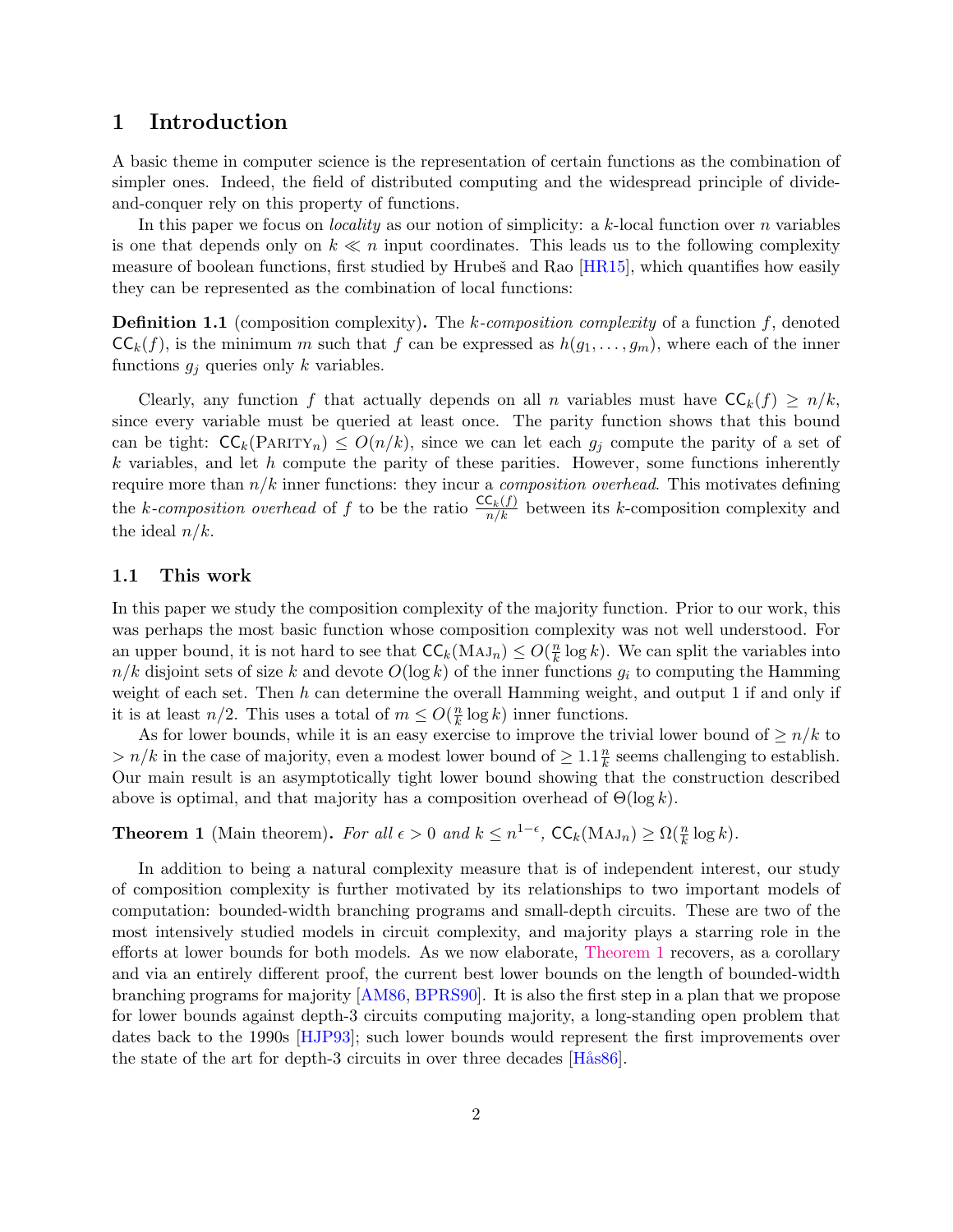### 1.2 Motivation and implications

#### <span id="page-2-2"></span>1.2.1 Bounded-width branching programs

There is an easy reduction from branching programs to our model: if function  $f$  is computed by a bounded-width branching program of length L, then  $\mathsf{CC}_k(f) \le O(L/k)$ . The reduction works by cutting the branching programs into  $\sim L/k$  segments of length at most k, then for each segment and for each state s at the start of the segment, use  $O(1)$  inner functions to compute which state one would end up at the end of the segment if one started from s. Since the segments have length at most  $k$ , each of the inner functions depends on at most  $k$  variables.

This means that nontrivial lower bounds on the composition complexity  $\mathsf{CC}_k(f)$  for any k directly imply nontrivial lower bounds on the length of bounded-width branching programs:  $L \geq$  $\Omega(k \cdot \mathsf{CC}_k(f))$ . In particular, setting  $k = \sqrt{n}$ , by [Theorem 1](#page-1-0) we obtain that bounded-width branching programs computing the majority function must have length  $L \ge \Omega(\sqrt{n} \cdot \frac{n}{\sqrt{n}} \log \sqrt{n}) = \Omega(n \log n)$ , recovering the classic lower bound of Alon and Maass [\[AM86\]](#page-24-0) and Babai, Pudlák, Rödl, and Sze-merédi [\[BPRS90\]](#page-25-1) as a corollary:

<span id="page-2-3"></span>**Theorem 2** ( $[AM86, BPRS90]$  $[AM86, BPRS90]$  $[AM86, BPRS90]$ ). Any bounded-width branching program computing  $MAJ_n$  must have length  $\Omega(n \log n)$ .

This lower bound remains the current state of the art. Interestingly, our techniques are completely different from the techniques used in [\[AM86\]](#page-24-0) and [\[BPRS90\]](#page-25-1): they first prove a Ramseytheoretic lemma that identifies two sets of variables that are queried in disjoint segments of the branching program, then conclude by a communication complexity argument between them. We elaborate on our techniques in [Section 1.3.](#page-4-0)

#### <span id="page-2-0"></span>1.2.2 Lower bounds for small-depth circuits computing majority

We view [Theorem 1](#page-1-0) in part as an essential and necessary first step towards proving stronger lower bounds against small-depth circuits. In this section, we will outline why such lower bounds are particularly interesting, and the relationship between our composition complexity lower bounds and circuit lower bounds.

<span id="page-2-1"></span>Lower bounds for small-depth circuits A fruitful line of work from the '80s [\[FSS81,](#page-25-4) [Ajt83,](#page-24-1) [Yao85,](#page-27-0) Hås86] managed to prove strong lower bounds against small-depth circuits, but using a surprisingly simple function: parity. In particular, the result that culminated from these works was that any depth-d circuit computing  $\text{PARITY}_n$  must have size  $2^{\Omega(n^{\frac{1}{d-1}})}$ , which is superpolynomial for any  $d = o(\log n / \log \log n)$ . These bounds are optimal for parity—an extension of the divide-and-conquer scheme mentioned earlier matches this bound. As we now elaborate, these remain essentially the strongest (explicit) lower bounds against small-depth circuits we have for any function, even in the case of  $d = 3$ , despite the fact that counting arguments give lower bounds of  $\Omega(2^n/n)$ , and we expect that circuits for hard functions like SAT must also have size  $2^{\Omega(n)}$ .

<span id="page-2-4"></span>Depth-3 circuits and majority. The problem of improving the state of the art for depth-3 **Example 1.** For CH CH( $\pi$ ) for PARITY<sub>n</sub>) in particular has received significant attention as one of the simplest restricted models that are poorly understood. Stronger depth-3 bounds are likely to imply stronger small-depth bounds in general, and much stronger bounds of the form  $2^{\omega(n/\log \log n)}$  would also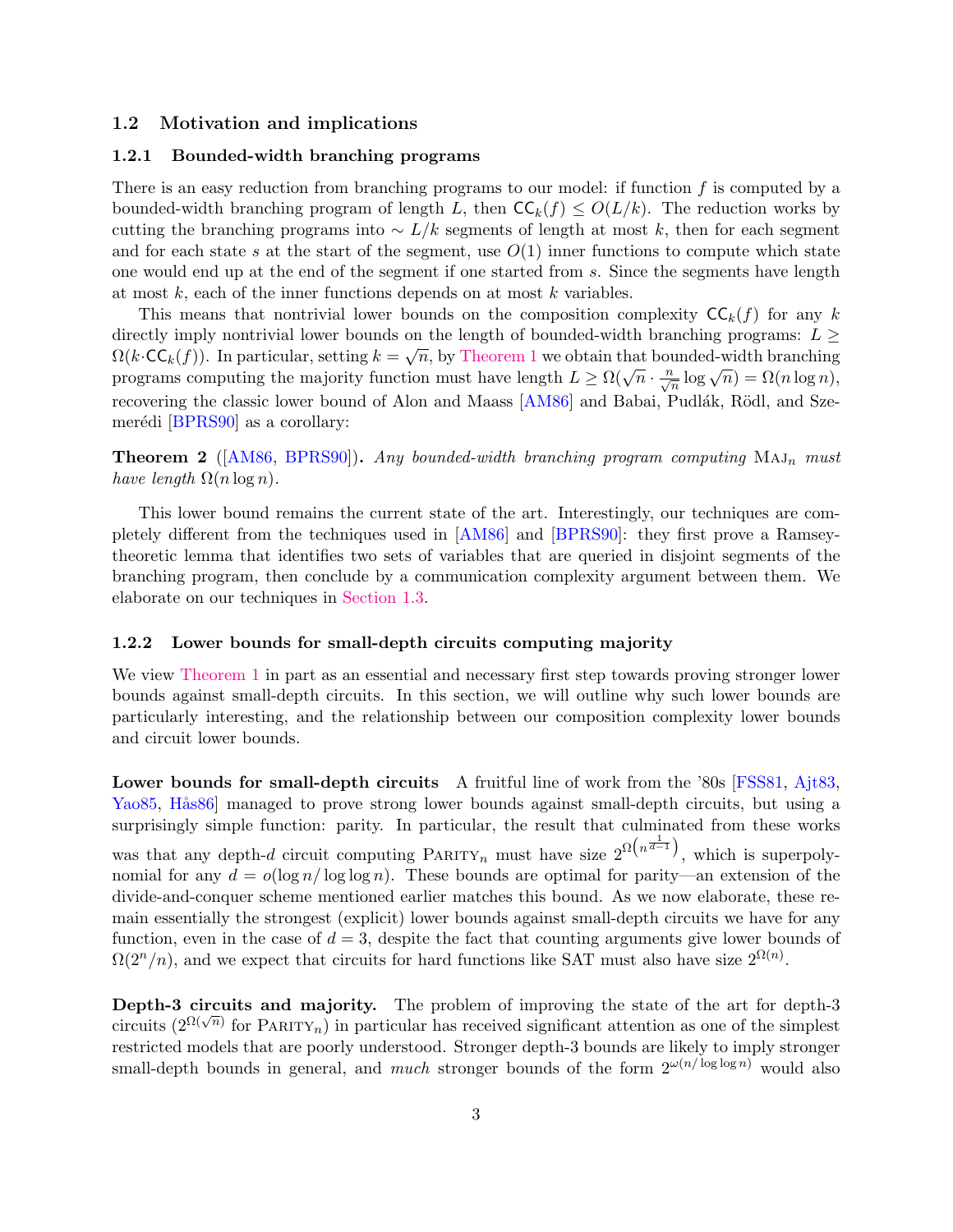give functions that cannot be computed by linear-size log-depth circuits due to a classical result of Valiant [\[Val83\]](#page-26-0). For a detailed exposition of the motivations for depth-3 and the attempts to understand the model, see [\[Juk12,](#page-26-1) Chapter 11].

Of the functions that could prove stronger depth-3 lower bounds, majority, being such a basic and simple-to-understand function, is a particularly enticing candidate. The divide-and conquer construction analogous to that for parity gives depth-3 circuits of size  $2^{O(\sqrt{n \log n})}$ , and the same  $2^{\Omega(\sqrt{n})}$  lower bound for parity also applies to majority.<sup>[1](#page-3-0)</sup> In light of this gap, Håstad, Jukna, and  $2^{\Omega(\sqrt{n})}$ Pudlák [\[HJP93\]](#page-25-2) posed the following challenge.

<span id="page-3-2"></span>**Open Problem 1** ([\[HJP93\]](#page-25-2)). Find an explicit function that requires depth-3 circuits of size  $2^{\omega(\sqrt{n})}$ . In particular, does  $MAJ_n$  require depth-3 circuits of that size?

Despite this natural candidate function, all of the improvements on the lower bounds for depth-3 circuits have still been of the form  $2^{c\sqrt{n}}$  for successively larger c. [\[HJP93\]](#page-25-2) found an innovative method of proving lower bounds for circuits from the "top down", and were able to get constants  $c = 0.618$  and  $0.849$  for parity and majority respectively. Paturi, Pudlák, and Zane [\[PPZ97\]](#page-26-2) improved the constant to the optimal  $c = 1$  for parity, and later the same authors along with Saks [\[PPSZ05\]](#page-26-3) obtained the constant  $c = 1.282$  for the membership function of an error-correcting code. Getting a super-constant improvement over this state of the art has been a major frontier of circuit complexity for decades.

For majority, there have also been attempts at improved upper bounds. [\[Wol06\]](#page-27-1) proposed a probabilistic construction of a depth-3 circuit computing  $MAJ_n$  with size  $2^{O(\sqrt{n})}$ , but the construction turned out to be mistaken.<sup>[2](#page-3-1)</sup>

<span id="page-3-3"></span>The need for new techniques. One view of why previous techniques have fallen short on resolving [Open Problem 1](#page-3-2) is that at their core, they use sensitivity as the key complexity measure for which small depth circuits are weak (see [\[Bop97,](#page-25-5) [Ros18,](#page-26-4) [MW19\]](#page-26-5)). With respect to sensitivity, of course PARITY<sub>n</sub> is the most complex function because it has sensitivity n at every input. The fact that parity is the hardest should suggest why we have struggled to get lower bounds stronger than those for parity. More concretely, these techniques do not establish bounds stronger than  $2^{\Omega(s(f)^{\frac{1}{d-1}})}$  where  $s(f)$  is the sensitivity of  $f: \{0,1\}^n \to \{0,1\}$ . But  $s(f) \leq n$ , so this leaves us stuck the current state of the art  $(2^{\Omega(\sqrt{n})}$  for depth-3).

To push beyond our current small-depth circuit lower bounds, there is a need for new techniques. In particular, we need to make use of complexity measures beyond sensitivity, where parity is no longer the hardest function. Moreover, to solve [Open Problem 1,](#page-3-2) such a complexity measure needs to be one where majority is demonstrably harder than parity. The notion of composition complexity and the techniques of this paper meet both of these demands (as shown by [Theorem 1\)](#page-1-0). We are hopeful that these techniques (described in [Section 1.3\)](#page-4-0) can be extended to prove stronger lower bounds in more general settings.

<span id="page-3-0"></span><sup>&</sup>lt;sup>1</sup>For general depth d, the upper bound is  $2^{O(n^{\frac{1}{d-1}} \cdot (\log n)^{1-\frac{1}{d-1}})}$  [\[KPPY84\]](#page-26-6) and the lower bound is  $2^{\Omega(n^{\frac{1}{d-1}})}$  once again.

<span id="page-3-1"></span><sup>&</sup>lt;sup>2</sup>Briefly, in the notation of [\[Wol06\]](#page-27-1), it requires that  $kn/c < n$ , and so  $k < c$ , but c then takes on all the values of  $n, n/2, n/3, \ldots, 1$  and  $k \approx \sqrt{n}$ . The third author thanks Srikanth Srinivasan [\[Sri15\]](#page-26-7) who informed him about this gap in the proof.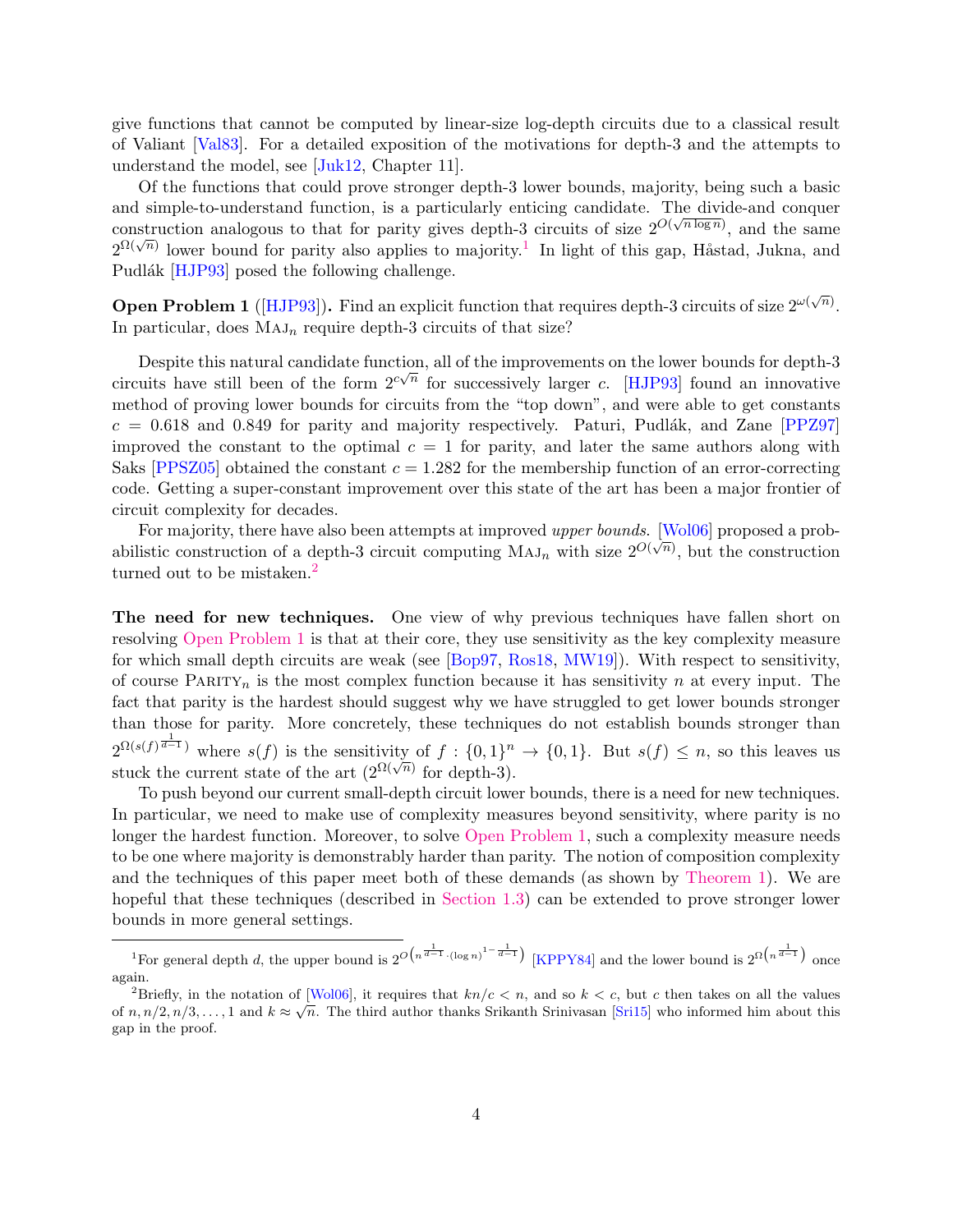Composition complexity and depth-3 circuits. If  $CC_k(f) \leq m$ , then we can write  $f =$  $h(g_1, \ldots, g_m)$  where each of the functions  $g_j$  only needs to query k variables. But then we can write h as a DNF (or CNF) of size  $2^m$ , and we can write the inner functions  $g_j$  as CNFs (or DNFs) of size  $2^k$ . In this form we have a depth-3 circuit for f of size

$$
2^m + m \cdot 2^k \le 2^{O(m+k)} \tag{1}
$$

with bottom fan-in k. The best-known depth-3 circuits for computing  $MAJ_n$  are obtained in precisely this manner, by using the bound  $\mathsf{CC}_k(\text{MAJ}_n) \le O(\frac{n}{k})$  $\frac{n}{k} \log k$  and setting  $k \coloneqq \sqrt{n \log n}$ .

It follows that in order to prove that  $MAJ_n$  requires depth-3 circuits of size  $2^{\Omega(\sqrt{n \log n})}$ , one It follows that in order to prove that  $\overline{M A J_n}$  requires depth-5 circuits of size  $2^{N+1} \rightarrow 2$ , one<br>must first prove that  $\max(CC_k(f), k) \ge \Omega(\sqrt{n \log n})$ . This is implied directly by [Theorem 1,](#page-1-0) which we view as a key first step towards proving stronger depth-3 lower bounds. In particular, it shows that if one wanted to construct a depth-3 circuit for  $MAJ_n$  of size  $2^{o(\sqrt{n \log n})}$ , it would have to look very different from the current divide-and-conquer strategy. In [Section 6.1](#page-22-0) we outline some ways in which our results could be extended beyond the model we consider to depth-3.

### <span id="page-4-0"></span>1.3 Our techniques

In this section, we briefly describe the techniques we use to prove [Theorem 1,](#page-1-0) and highlight some aspects that we feel are particularly interesting.

<span id="page-4-2"></span>Information theory. While there have been some attempts to incorporate information theory into the toolbox of boolean function lower bounds [\[NW95,](#page-26-8) [GMWW14\]](#page-25-6), these techniques remain uncommon. Our proof crucially uses *mutual information* to measure information flow from the input variables to the inner functions.

Our key insight can be summed up as the counterintuitive maxim "the less it is queried the more it is revealed". More concretely, suppose we can compute the Hamming weight function as  $h(g_1, \ldots, g_m)$ , then we show that if few of the inner functions  $g_1, \ldots, g_m$  query a particular input variable  $x_i$ , then the output of the inner functions must reveal a lot of information about  $x_i$ 's value—that is, one can guess  $x_i$  better than random chance based on  $g_1(x), \ldots, g_m(x)$ .

<span id="page-4-1"></span>**Lemma 1.2** (key insight, informally). Suppose that  $x_i$  is queried by at most q of the inner functions  $g_1, \ldots, g_m$ . Then  $\mathbf{I}[\bm{X}_i : g_1(\bm{X}), \ldots, g_m(\bm{X})] \geq 2^{-O(q)}.$ 

One of the novelties of our proof is that the information flow can be distilled so cleanly as the above lemma, and that tight lower bounds follow quite easily from it (see [Section 3\)](#page-9-0). It is natural to wonder whether this approach can be generalized to stronger models of computation.

From multi-output functions to binary-output functions. Another intriguing aspect of our proof is that in proving the lower bound for majority, it turns out to be easiest to first prove a lower bound for the Hamming weight function  $HW_n: \{0, 1\}^n \to \{0, \ldots, n\}$ , which maps  $x \mapsto |x|$  (i.e., the number input bits that are 1). Notably, this is not a binary-output function, but rather a "multioutput" function (its output takes  $\lceil \log(n + 1) \rceil$  bits), and the proof of our information-theoretic [Lemma 1.2](#page-4-1) fundamentally uses this larger output space.

The way in which we extend the lower bound from  $HW_n$  to  $MAJ_n$  is also worth noting. In [Section 4,](#page-11-0) we give a general framework for, in a sense, forcing binary-output functions to become multi-output. We use "control variables" to manipulate the construction  $h(g_1, \ldots, g_m)$  into telling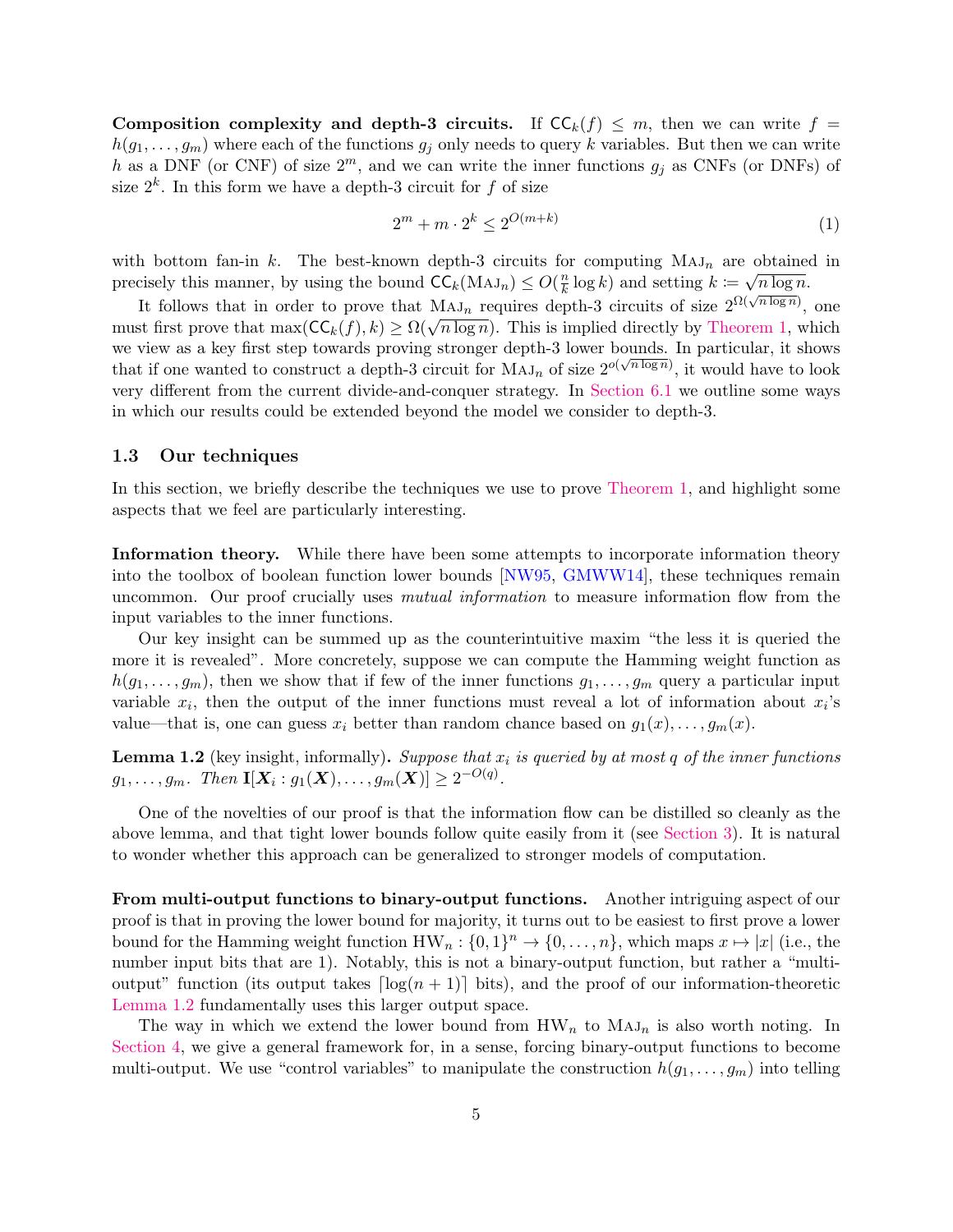us more about the input, and "buffer variables" to avoid incurring a blowup in how many inner functions are necessary. This allows us to show that an efficient construction for  $MAJ_n$  would imply a similarly efficient construction computing the Hamming weight on a large fraction of inputs, and we can then conclude with a slightly more general version of [Lemma 1.2.](#page-4-1)

Perhaps there is more to be found in this direction. Could the frontier of circuit lower bounds be pushed further by first proving lower bounds for multi-output functions, and then bootstrapping these to get lower bounds against the usual single-output functions? Indeed, our proof technique suggests that proving more lower bounds for multi-output functions could be a valuable endeavor, even when those lower bounds do not seem to immediately lead to lower bounds for binary-output functions we traditionally study.

<span id="page-5-5"></span>Natural proofs. The proof of our key lemma in [Section 5](#page-17-0) is tailored specifically to the Hamming weight function.<sup>[3](#page-5-0)</sup> While this could be seen as a limitation, it can also be seen as a strength. Indeed, Razborov and Rudich [\[RR97\]](#page-26-9) showed that lower bound arguments cannot apply to too broad a range of functions, assuming that pseudorandom functions exist. Given that our lower bound argument only works for the Hamming weight and closely related functions like the majority function, it does not seem to fall within the natural proofs framework.

### 1.4 Related work

<span id="page-5-4"></span>**Hrubeš-Rao and Nechiporuk's method.** Hrubeš and Rao  $[HR15]$  gave a function f for which  $\mathsf{CC}_k(f) \ge n^{\Omega(1-k/n)}$ . Their proof draws inspiration from Nechiporuk's method [\[Nec66\]](#page-26-10), which gives lower bounds for functions f for which one can split the variables into disjoint sets  $S_1, \ldots, S_\ell$  such that f has many distinct subfunctions on each  $S_r$   $(r \in [\ell])$ .

Their lower bound is quantitatively stronger than ours, but just like other bounds obtained from Nechiporuk's method, it only applies to a limited set of functions specially created for that purpose, and says nothing about many basic functions like majority. Nechiporuk's method is unable to prove lower bounds for majority because its subfunctions are all threshold functions, of which there are only a handful.<sup>[5](#page-5-2)</sup> Moreover, the functions that  $[HR15]$  uses have no bearing on stronger lower bounds for depth-3 circuits, since their functions actually have depth-2 circuits of size  $n^{O(\log n)}$ .

It is interesting to contrast our techniques with Nechiporuk's method. At a very high level, Nechiporuk's method considers what one can infer about the function after fixing several variables (particularly, how many subfunctions remain), whereas our method considers what one can infer about the variables given the output of several of the inner functions. This difference in perspective is key in our ability to get tight lower bounds in a case where Nechiporuk's method only gives trivial bounds.

<span id="page-5-3"></span>Lower bounds for canonical boolean circuits. Goldreich and Wigderson [\[GW20\]](#page-25-7) recently introduced a new restricted of model of "canonical" boolean circuits, with the hope of proving

<span id="page-5-0"></span><sup>&</sup>lt;sup>3</sup>At a high level, it uses the facts that the possible Hamming weight values  $0, \ldots, n$  are a completely ordered set and that flipping a bit from 0 to 1 increases the Hamming weight by one, in order to find one weight  $w^*$  for which the corresponding inputs are biased on a given coordinate.

<span id="page-5-2"></span><span id="page-5-1"></span><sup>&</sup>lt;sup>4</sup>Their paper denotes *k*-composition complexity as  $C_k^2$  instead of  $CC_k$ .

<sup>&</sup>lt;sup>5</sup>Indeed, there is an exactly analogous situation with branching programs. While Nechiporuk's method can establish strong branching program lower bounds (see [\[Raz91,](#page-26-11) Theorem 2], attributed to Beame and Cook), [\[AM86,](#page-24-0) [BPRS90\]](#page-25-1) had to introduce new techniques to prove lower bounds for majority.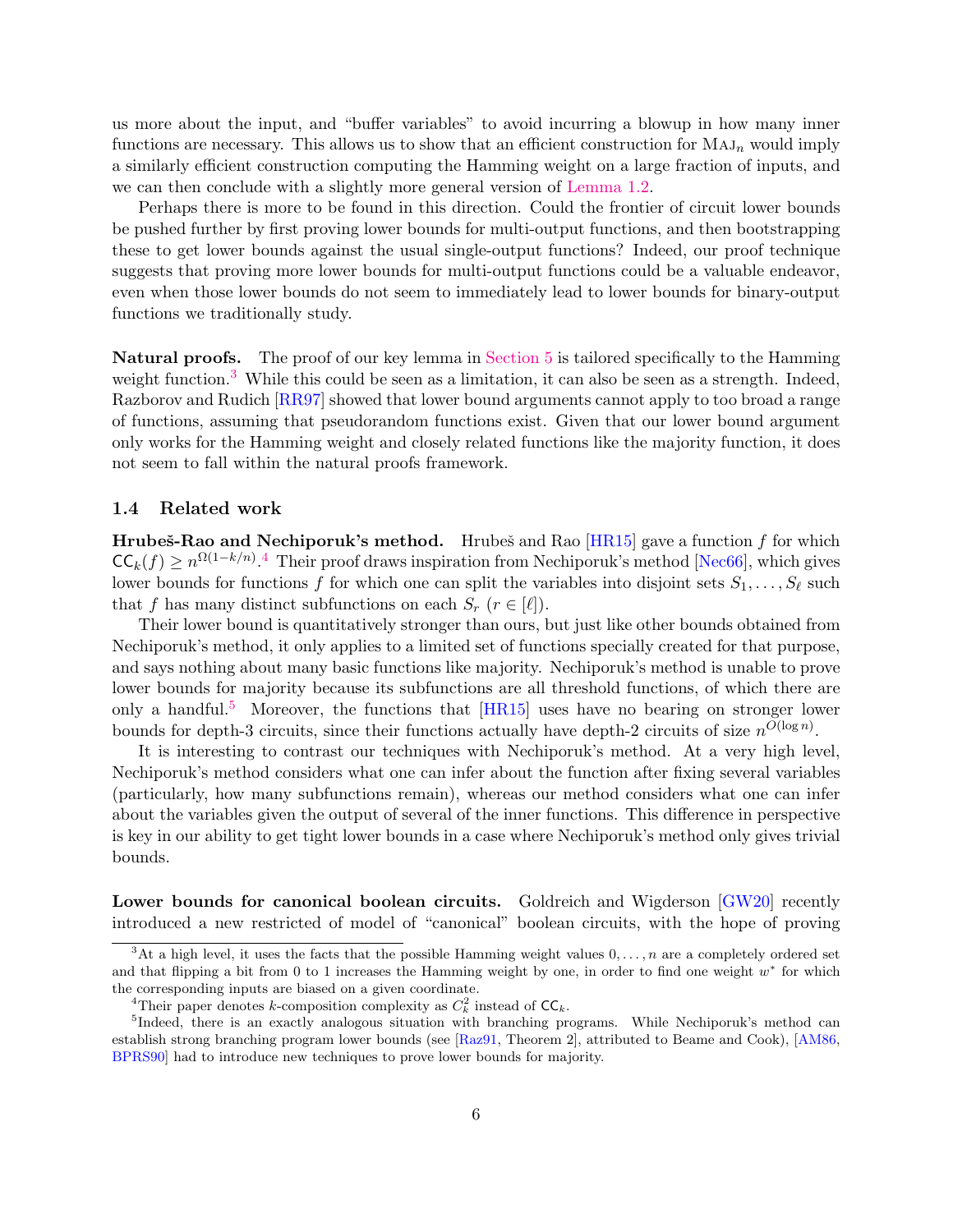$2^{\omega(\sqrt{n})}$  lower bounds for this model. Their model is inspired by the structure of optimal depth-3 circuits for PARITY<sub>n</sub>, which dissects the computation into disjoint parities of smaller arity (over  $\sqrt{n}$  variables). [\[GW20\]](#page-25-7) proposes a generalization of this construction, where one aims to represent a multi-linear function as a depth-2 circuit where the gates are arbitrary multi-linear functions of small arity. They propose proving strong lower bounds in this model as a "sanity check" for proving better general depth-3 circuit bounds [\(Open Problem 1\)](#page-3-2)—to do the latter, one must necessarily do the former as well.

Our approach can be viewed in a very similar light. In fact, our model is strictly stronger: we consider gates that compute arbitrary boolean functions of small arity, not just functions that are multi-linear over  $GF(2)$ . In the same way, our model serves as a sanity check for [Open Problem 1](#page-3-2) any proof that depth-3 circuits for  $MAJ_n$  require size  $2^{\Omega(\sqrt{n \log n})}$  must prove [Theorem 1](#page-1-0) as well.

Strong lower bounds have indeed been proven in the model introduced by [\[GW20\]](#page-25-7). Goldreich and Tal [\[GT18\]](#page-25-8) proved a lower bound of  $2^{\tilde{\Omega}(n^{2/3})}$ . [\[GT20\]](#page-25-9) also proved lower bounds of  $2^{\tilde{\Omega}(n^{3/8})}$  for canonical depth-4 circuits, an improvement over the  $2^{\Omega(n^{1/3})}$  bound that is known for the general depth-4 circuits computing  $\text{PARITY}_n$ . In our model where the gates can compute arbitrary boolean functions of small arity, such strong bounds are not possible for the  $MAJ_n$  function, and we pin down exactly the right bounds in this case.

<span id="page-6-0"></span>Majority as a majority of majorities. There has been interest [\[KP19,](#page-26-12) [EGMR20,](#page-25-10) [HNRRY19,](#page-25-11) [AY18,](#page-25-12) Pos17 in the optimal ways of computing majority as a composition of functions  $h(g_1, \ldots, g_m)$ in the restricted model, where the h and  $g_1, \ldots, g_m$  are majority functions of smaller fan-in (MAJ<sub>≤k</sub>) for some k). [\[KP19\]](#page-26-12) showed that  $k \geq n^{0.7}$  was necessary, [\[EGMR20\]](#page-25-10) improved this to  $k \geq n^{0.8}$ , and [\[HNRRY19\]](#page-25-11) further improved this to  $k \geq n/2 - o(n)$ . In terms of upper bounds, [\[AY18\]](#page-25-12) gave  $k \leq n+2$  for odd  $n \geq 7$ , and [\[Pos17\]](#page-26-13) improved this to  $k \leq \frac{2}{3}$  $\frac{2}{3}n+4$  (for all *n*).

Similar to the state of canonical boolean circuits discussed above, this setting is more restrictive, so it makes sense that their lower bounds are stronger than [Theorem 1.](#page-1-0) It would be interesting to see if our techniques could apply to these more restricted models as well.

### 2 Preliminaries

### 2.1 Locality

In this subsection, we define some notation that we will use repeatedly, and we give a formal definition of k-locality.

**Definition 2.1**  $(x^{(i\mapsto b)}, x^{\oplus i})$ . For any  $x \in \{0, 1\}^n$ ,  $i \in [n]$  and  $b \in \{0, 1\}$ , let

- $x^{(i\mapsto b)} \coloneqq (x_1, \ldots, x_{i-1}, b, x_{i+1}, \ldots, x_n);$
- $x^{\oplus i} \coloneqq (x_1, \ldots, x_{i-1}, 1 x_i, x_{i+1}, \ldots, x_n).$

**Definition 2.2** (k-local). A function  $g: \{0,1\}^n \to \{0,1\}$  is k-local if there is a set of variables  $I \subseteq [n]$  with  $|I| = k$  such that g depends only on the variables in I, i.e. for each  $x \in \{0,1\}^n$  and each  $i \in [n] \setminus I$ , we have  $g(x) = g(x^{\oplus i})$ .

Definition 2.3 (composition complexity, formal version of [Definition 1.1\)](#page-1-1). The k-composition complexity of a function  $f: \{0,1\}^n \to D$ , denoted  $\mathsf{CC}_k(f)$ , is the minimum integer m such that there exist functions  $g_1, \ldots, g_m : \{0,1\}^n \to \{0,1\}$  and  $h : \{0,1\}^m \to D$  with the following properties: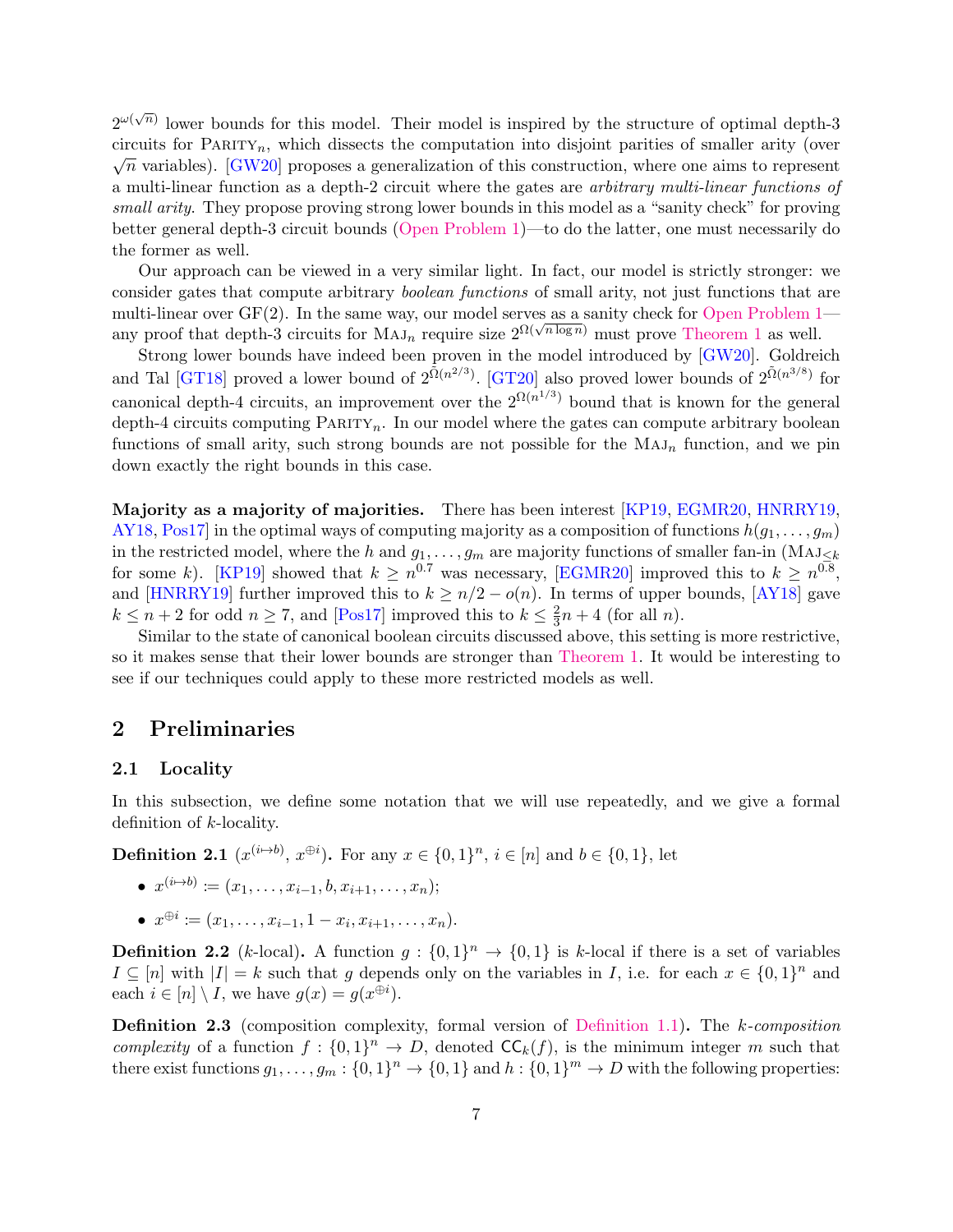- (i) for all  $x \in \{0,1\}^n$ ,  $f(x) = h(g_1(x),...,g_m(x));$
- (ii) for each  $j \in [m]$ ,  $g_j$  is k-local.

Remark 2.4. Note that the inner functions  $g_j$  are restricted to having binary outputs. This is necessary for making the definition nontrivial: if their output domains were arbitrary, then the composition complexity would always be  $O(n/k)$ , since we could simply let each inner function output the values of all of the variables they query.

### 2.2 Number of queries per variable

In this subsection, we show that without loss of generality, we can assume that all variables are queried roughly the same number of times. More precisely, say that  $f = h(q_1, \ldots, q_m)$  where each  $g_j$  is k-local. Then the total number of queries is at most  $mk$ , so the average variable is queried at most  $\frac{mk}{n}$  times. We will show that for the purpose of proving lower bounds on composition complexity, we can assume that *every* variable is queried at most  $\frac{mk}{n}$  times.

**Definition 2.5** (self-containing). A family of functions  $\{f_n\}_{n\in\mathbb{N}}$  is self-containing if for any n and any  $I \subseteq [n]$ , there is a subfunction of  $f_n$  on I that computes  $f_{|I|}$ .

**Fact 2.6.** Both majority  $\{MAJ_n\}_{n\in\mathbb{N}}$  and Hamming weight  $\{HW_n\}_{n\in\mathbb{N}}$  are self-containing.

**Lemma 2.7.** Let  $\{f_n\}_{n\in\mathbb{N}}$  be a self-containing family of functions. Suppose that  $\mathsf{CC}_k(f_{2n}) \leq m$ . Then we can write  $f_n = h(g_1, \ldots, g_m)$  where each  $g_j$  is k-local and each variable is queried at most  $\frac{mk}{2}$  $\frac{nk}{n}$  times.

*Proof.* Suppose  $f_{2n} = h(g_1, \ldots, g_m)$ , where each  $g_j$  is k-local. Let  $q := \frac{mk}{2n}$  $\frac{mk}{2n}$ . Then the average variable is queried  $\leq q$  times, so by Markov's inequality at most half of the variables are queried more than 2q times. Let I be any set of n variables, each of which is queried at most  $2q = \frac{mk}{n}$  $\overline{n}$ times. Since  $\{f_n\}_{n\in\mathbb{N}}$  is self-containing, there is a subfunction of  $f_{2n}$  on I that computes  $f_n$ . The lemma follows by restricting each  $g_i$  to I.  $\Box$ 

<span id="page-7-1"></span>**Corollary 2.8.** In order to prove that  $\mathsf{CC}_k(f_n) \geq \Omega(\frac{n}{k} \log k)$ , it is enough to prove that if  $f_n =$  $h(g_1,\ldots,g_m)$  and each variable is queried at most  $\frac{mk}{n}$  times by the inner functions  $g_j$ , then  $m\geq$  $\Omega(\frac{n}{k}\log k)$ .

Remark 2.9. The quantity  $\frac{mk}{n}$  corresponds exactly to our definition of composition overhead (recall the discussion following [Definition 1.1\)](#page-1-1). This makes sense, since the composition overhead is the ratio of how many inner functions we need compared to the ideal situation where each variable is queried exactly once. The more inner functions, the more queries per variable (assuming they all query roughly  $k$  variables).

### 2.3 Information theory

In this subsection, we introduce some information-theoretic notions and properties that are used in our proofs. To learn more about information theory from a theoretical computer science perspective, we recommend checking out the Simons Institute workshop titled "Information Theory Boot Camp<sup>".[6](#page-7-0)</sup>

<span id="page-7-0"></span> $^6$ <https://simons.berkeley.edu/workshops/inftheory2015-boot-camp>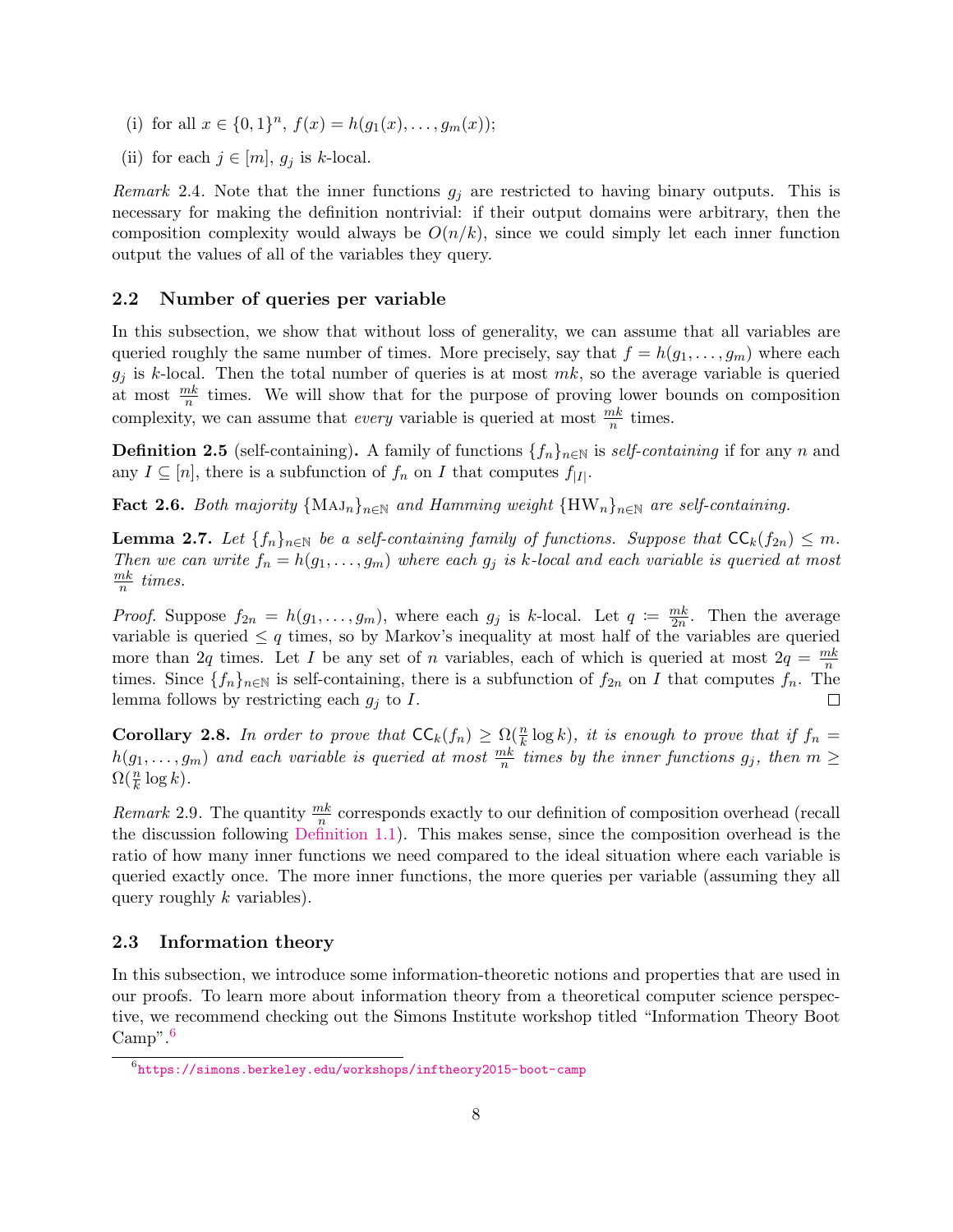The most important notion in information theory is the *entropy* of a random variable  $X$ , denoted  $H[X]$ , which represents "how much randomness" the variable contains, or how many bits I need to communicate to you on average for you to learn  $X$ .

**Definition 2.10** (entropy). Given a random variable X with support D, the entropy of X is the quantity

$$
\mathbf{H}[\boldsymbol{X}] \coloneqq \sum_{x \in D} \mathbf{Pr}[\boldsymbol{X} = x] \log \left( \frac{1}{\mathbf{Pr}[\boldsymbol{X} = x]} \right) = \mathbf{E}_{\boldsymbol{X}' \sim \boldsymbol{X}} \left[ \log \left( \frac{1}{\mathbf{Pr}[\boldsymbol{X} = \boldsymbol{X}']}\right) \right]
$$

where  $X'$  is an independent copy of  $X$ .

A related notion is the *conditional entropy*  $H[X | Y]$  of two random variables X and Y, which represents the "how much randomness remains" in  $X$  once you know  $Y$ , or how many bits I need to communicate to you on average for you to learn  $X$ , assuming that you already know  $Y$ .

**Definition 2.11** (conditional entropy). Given two random variables  $(X, Y)$  over domain D, the entropy of  $X$  conditioned on  $Y$  is the quantity

$$
\mathbf{H}[X | Y] := \sum_{(x,y)\in D} \mathbf{Pr}[X = x \land Y = y] \log \left(\frac{1}{\mathbf{Pr}[X = x | Y = y]}\right)
$$

$$
= \sum_{(X',Y')\sim(X,Y)} \left[\log \left(\frac{1}{\mathbf{Pr}[X = X' | Y = Y']}\right)\right]
$$

where  $(X', Y')$  is an independent copy of  $(X, Y)$ .

The entropy and conditional entropy have the following properties, which we use in our proofs.

**Fact 2.12** (bounds). If X is a random variable over a finite domain D and Y is a random variable, then

$$
0 \leq \mathbf{H}[\boldsymbol{X} \mid \boldsymbol{Y}] \leq \mathbf{H}[\boldsymbol{X}] \leq \log |D|,
$$

where the last inequality is tight iff  $X$  is uniform on  $D$ .

**Fact 2.13** (subadditivity). Let  $X_1$  and  $X_2$  be two random variables. Then  $H[X_1, X_2] \leq H[X_1] +$  $H[X_2]$ , with equality iff  $X_1$  and  $X_2$  are independent. Similarly,  $H[X_1, X_2 | Y] \leq H[X_1 | Y] +$  $H[X_2 | Y].$ 

**Fact 2.14** (dependence). Let  $X, Y$  be random variables such that  $X_2$  is completely determined by  $X_1$  (i.e.  $X_2 = f(X_1)$  where f is a function). Then we have the following:

- $H[X_2 | X_1] = 0;$
- $H[Y | X_1] \le H[Y | X_2].$

Finally, a crucial notion in our proof is the *mutual information*  $\mathbf{I}[\mathbf{X} : \mathbf{Y}]$  of two random variables X and Y, which represents "how much information X reveals about Y", or symmetrically, "how much information  $Y$  reveals about  $X$ ".

**Definition 2.15** (mutual information). Given two random variables  $X, Y$ , the mutual information of X and Y is the quantity  $I[X:Y] := H[X] - H[X | Y].$ 

Fact 2.16 (symmetry of mutual information).  $I[X:Y] = I[Y:X]$ .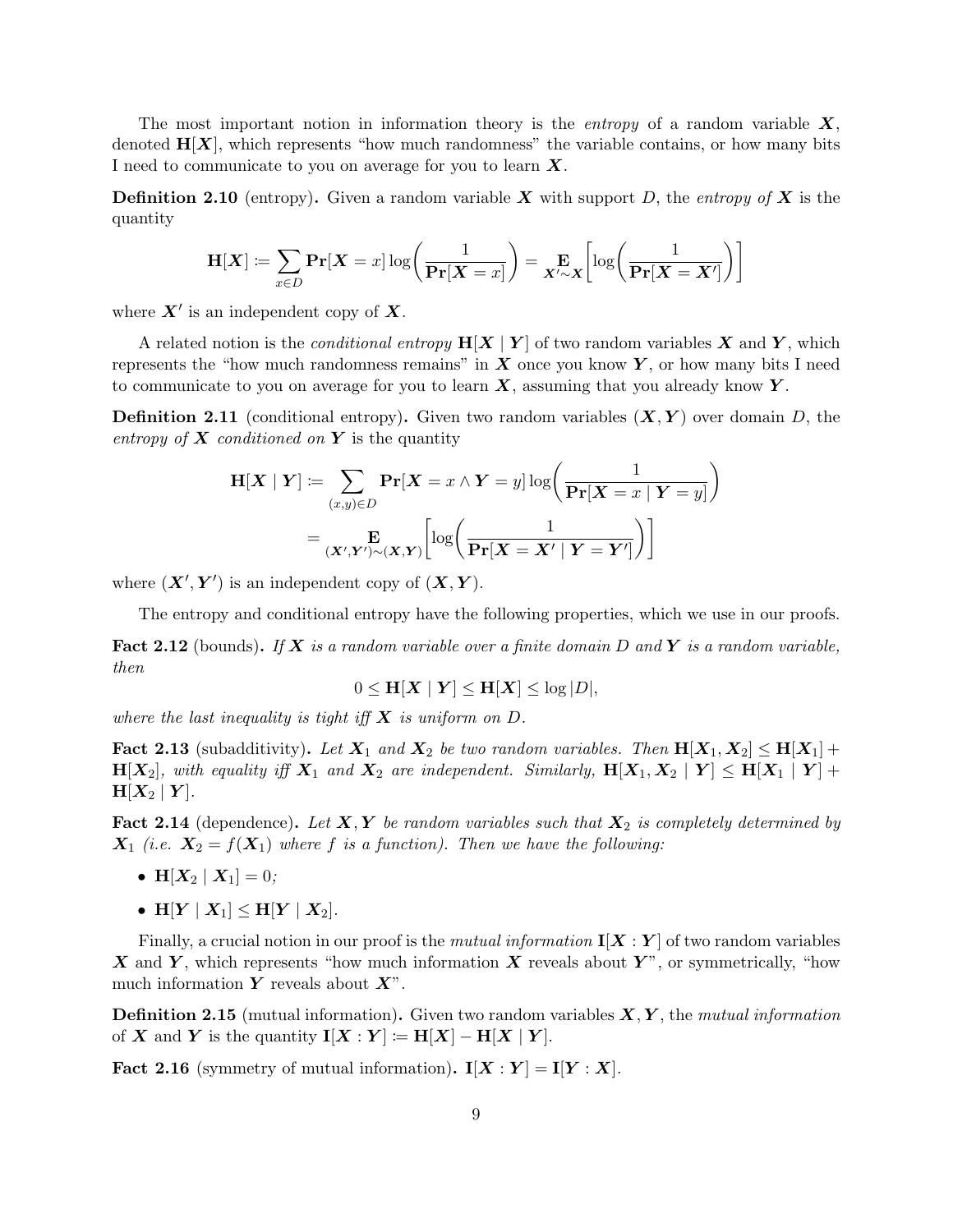### <span id="page-9-0"></span>3 The less it is queried, the more it is revealed

Hamming weight: a multi-output function. Even though the main function of interest in this paper is the majority function, we will first prove a lower bound for the related Hamming weight function: a "multi-output" function (as opposed to binary-output) that reveals the entire Hamming weight of the input string.

**Definition 3.1.** Let  $HW_n: \{0,1\}^n \to \{0,1,\ldots,n\} : x \mapsto |x| = x_1 + \cdots + x_n$  be the Hamming weight function.

The most natural way to express  $HW_n$  as  $h(g_1, \ldots, g_m)$  is to split the *n* variables into groups of k variables, and for each group to create  $\lceil \log(k + 1) \rceil$  inner functions  $g_i$ , each computing one bit of the sum of the  $k$  variables in this group. The function  $h$  can then compute the Hamming weight of the whole input string by first recovering the sum for each group, then adding them up. Clearly, each of the inner functions is k-local, and there are  $O(\frac{n}{k})$  $\frac{n}{k} \log k$ ) of them, so  $\mathsf{CC}_k(\mathbf{H}\mathbf{W}_n) \le O(\frac{n}{k})$  $\frac{n}{k} \log k$ ). We will show that this is optimal:  $\mathsf{CC}_k(\mathbf{H}\mathbf{W}_n) = \Theta(\frac{n}{k}\log k)$ .

**Simple counting does not give much.** It is easy to see  $\mathsf{CC}_k(\mathsf{HW}_n) > n/k$ : suppose that there were a way to represent  $HW_n$  as  $h(g_1, \ldots, g_m)$  with  $m = n/k$ . Then each of the inner functions  $g_j$ would query k variables and each variable would be queried only once. Take  $q_1$ , and consider the k variables it queries. Say that we fix all other variables to 0. Then there are still  $k + 1$  possible values for the Hamming weight. But this fixes the outputs of  $g_2, \ldots, g_m$ , so there can only be two possible values for  $h(g_1, \ldots, g_m)$  (one where  $g_1$  outputs 0 and the other where  $g_1$  outputs 1), so we have a contradiction.

In general, it is easy to see that each set of r variables must collectively be queried by at least  $log(r + 1)$  different inner functions. But this observation is not enough to show that the average variable will need to be queried a super-constant number of times.

A very counterintuitive lemma. Basic counting arguments like the above do not seem to say anything that keeps a variable from being queried by only a constant number of inner functions. But it turns out there is something we can say about variables that are queried by few inner functions: the outputs of the inner functions must reveal a lot about their value, in terms of mutual information. Put another way, this means that if you are given the outputs of the inner functions, you can often guess the value of such variables better than random chance.

<span id="page-9-1"></span>**Lemma 3.2** (key lemma). Suppose that  $HW_n = h(g_1, \ldots, g_m)$  and that variable i is queried at most q of the inner functions  $g_1, \ldots, g_m$ . Let  $\mathbf{X} \sim \{0,1\}^n$  be a uniformly random input. Then  $\mathbf{I}[X_i : g_1(\bm{X}), \ldots, g_m(\bm{X})] \geq 2^{-O(q)}.$ 

Consider how counterintuitive this statement is: it says that the *less* the  $i<sup>th</sup>$  variable is queried by the inner functions  $g_1, \ldots, g_m$ , the more it will be revealed by their collective outputs.

<span id="page-9-2"></span>A lower bound for Hamming weight, assuming [Lemma 3.2.](#page-9-1) We will not prove [Lemma 3.2](#page-9-1) until [Section 5,](#page-17-0) but let us see how it implies the lower bound we want. First, we will show the intuitive fact that "if the inner functions reveal a lot about many of the variables, then there must be many inner functions".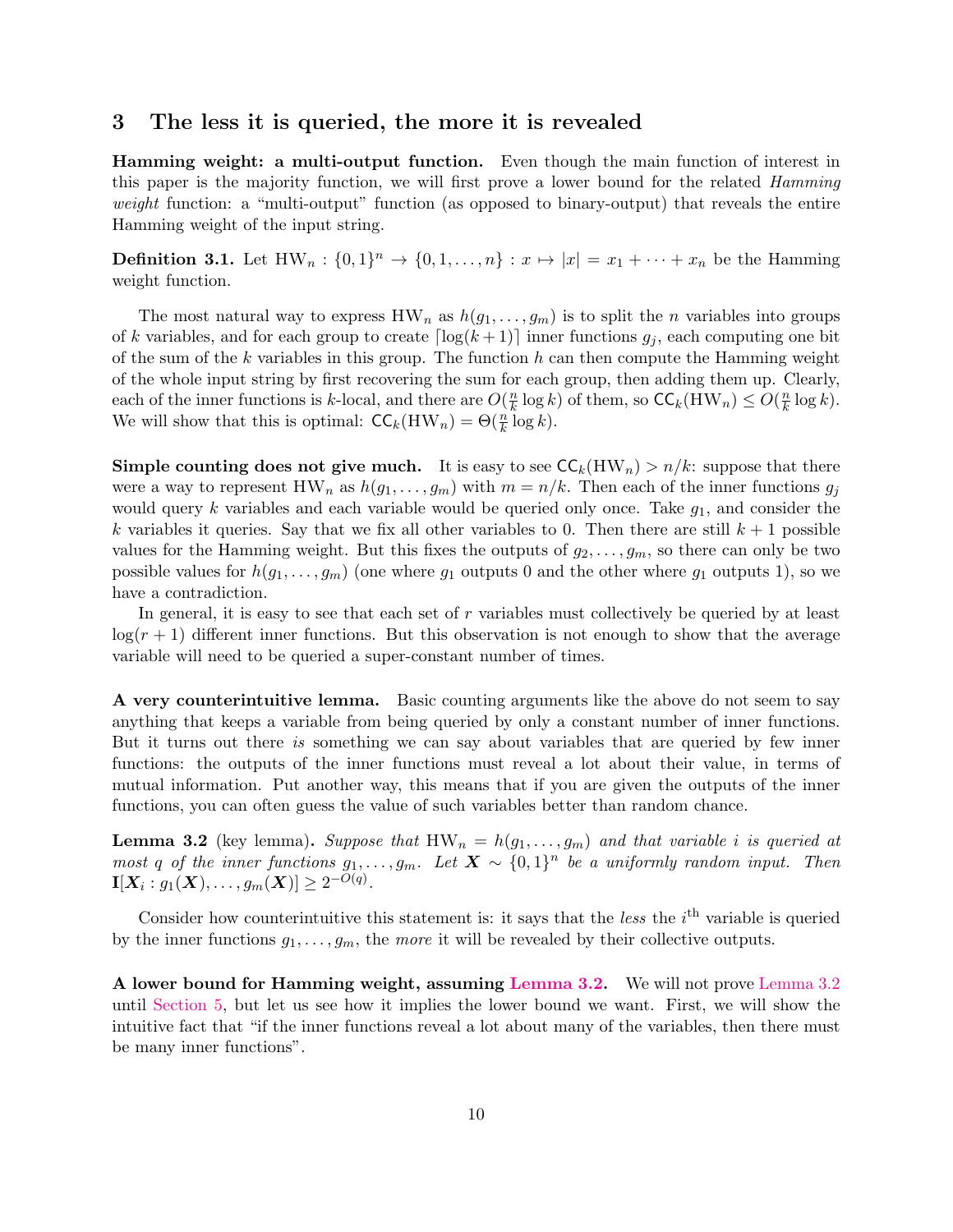**Corollary 3.3.** Suppose that  $HW_n = h(g_1, \ldots, g_m)$  and each variable is queried by at most q of the inner functions  $g_1, \ldots, g_m$ . Then  $m \geq n \cdot 2^{-O(q)}$ .

*Proof.* We bound the quantity  $I[X : g_1(X), \ldots, g_m(X)]$  in two ways. First, we give an upper bound on m based on the fact that there are only m inner functions, each of which outputs a single bit. Then we lower bound this same quantity using [Lemma 3.2.](#page-9-1) Combining these bounds yields the corollary.

On the one hand,

$$
\mathbf{I}[X: g_1(X), \dots, g_m(X)] = \mathbf{H}[g_1(X), \dots, g_m(X)] - \mathbf{H}[g_1(X), \dots, g_m(X) | X]
$$
  
\n
$$
= \mathbf{H}[g_1(X), \dots, g_m(X)] \quad \text{(because } X \text{ determines } g_j(X) \text{ completely)}
$$
  
\n
$$
\leq \mathbf{H}[g_1(X)] + \dots + \mathbf{H}[g_m(X)] \quad \text{(because } \mathbf{H}[\cdot] \text{ is subadditive)}
$$
  
\n
$$
\leq m. \quad \text{(because each } g_j \text{ has a binary output)}
$$

On the other hand,

$$
\mathbf{I}[\boldsymbol{X} : g_1(\boldsymbol{X}), \dots, g_m(\boldsymbol{X})] = \mathbf{H}[\boldsymbol{X}] - \mathbf{H}[\boldsymbol{X} \mid g_1(\boldsymbol{X}), \dots, g_m(\boldsymbol{X})] \\
= \left( \sum_{i \in [n]} \mathbf{H}[\boldsymbol{X}_i] \right) - \mathbf{H}[\boldsymbol{X} \mid g_1(\boldsymbol{X}), \dots, g_m(\boldsymbol{X})] \\
\text{(because the } \boldsymbol{X}_i \text{ are independent)}
$$

$$
\geq \sum_{i \in [n]} (\mathbf{H}[X_i] - \mathbf{H}[X_i \mid g_1(X), \dots, g_m(X)])
$$
\n(because  $\mathbf{H}[\cdot \mid \mathbf{Y}]$  is subadditive for any  $\mathbf{Y}$ )\n
$$
= \sum_{i \in [n]} \mathbf{I}[X_i : g_1(X), \dots, g_m(X)]
$$
\n
$$
\geq \sum_{i=1}^{\infty} 2^{-O(q)} \quad \text{(by Lemma 3.2)}
$$

$$
\geq \sum_{i \in [n]} 2^{-O(q)} \tag{by Lem}
$$
  
=  $n \cdot 2^{-O(q)}$ .

The corollary follows from combining these two bounds.

We can now use [Corollary 3.3](#page-9-2) to deduce the desired lower bound.

<span id="page-10-0"></span>**Theorem 3** (composition complexity of HW<sub>n</sub>).  $\mathsf{CC}_k(\text{HW}_n) \ge \Omega(\frac{n}{k} \log k)$ .

*Proof.* Suppose that  $HW_n = f(g_1, \ldots, g_m)$ , where each of the inner functions  $g_1, \ldots, g_m$  is k-local. By [Corollary 2.8,](#page-7-1) we only have to show that  $m \geq \Omega(\frac{n}{k} \log k)$  under the assumption that each variable is queried at most  $q := \frac{mk}{n}$  $\frac{nk}{n}$  times. Then by [Corollary 3.3,](#page-9-2)

$$
\frac{nq}{k} = m \ge n \cdot 2^{-O(q)}.
$$

Rearranging, we get

$$
q \cdot 2^{O(q)} \ge k \Rightarrow q \ge \Omega(\log k),
$$

which means  $m = \frac{n}{k}$  $\frac{n}{k}q \geq \Omega(\frac{n}{k}\log k).$   $\Box$ 

 $\Box$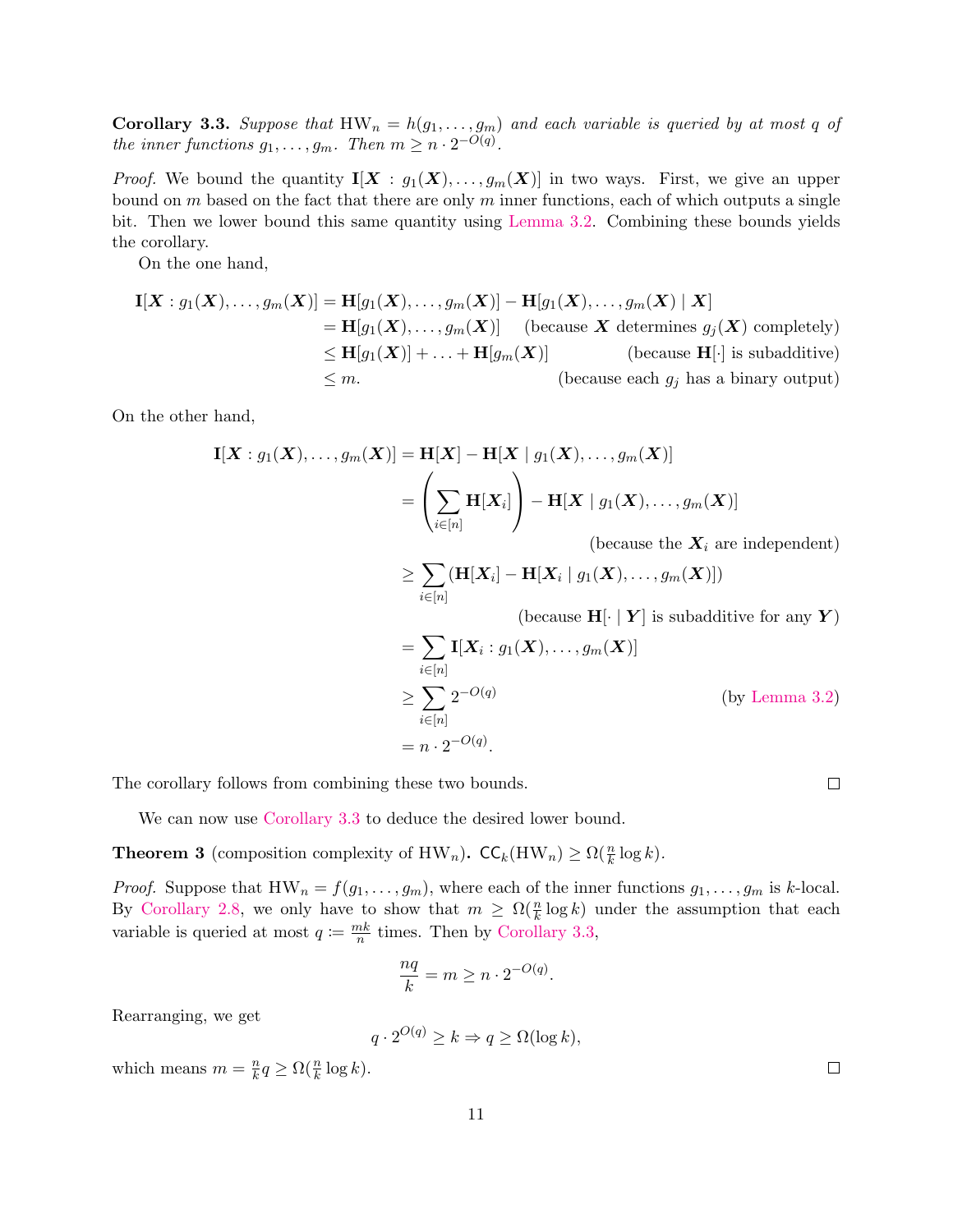### <span id="page-11-0"></span>4 From Hamming weight to majority

In the previous section, we gave a lower bound on the composition complexity for the Hamming weight function  $HW_n$ . This is a multi-output function (it has more than two possible outputs), and the proof arguably relied a lot on this fact. In this section, we show how to extend the lower bound to  $MAJ_n$ , a binary-output function, by manipulating it to become multi-output.

Definition 4.1 (majority function). Let

$$
MAJ_n: \{0,1\}^n \to \{0,1\}: x \mapsto \begin{cases} 1 & \text{if } |x| \ge n/2 \\ 0 & \text{otherwise} \end{cases}
$$

be the majority function.

#### 4.1 Reduction toolkit

Before proving the lower bound, let us introduce the tools we will use to reduce majority to Hamming weight.

**Control variables.** Maj<sub>n</sub>(x) tells us whether x has Hamming weight  $\geq n/2$  or  $\lt n/2$ , but nothing more. For example, what if we wanted it to also tell us something special when the Hamming weight is exactly  $n/2$ ? Suppose n is even, then we could figure this out by looking at the values of  $\text{MAJ}_{n+1}(x_1, \ldots, x_n, 0)$  and  $\text{MAJ}_{n+1}(x_1, \ldots, x_n, 1)$ : indeed,

- if  $|x| < n/2$  then both return 0;
- if  $|x| > n/2$  then both return 1;
- if  $|x| = n/2$  then  $MAJ_{n+1}(x_1, ..., x_n, 0) = 0$  but  $MAJ_{n+1}(x_1, ..., x_n, 1) = 1$ .

Note how the last variable of  $MAJ_{n+1}$  does not stay free, but rather is assigned a fixed value that modifies the behavior of  $MAJ_{n+1}$  as a function of  $x_1, \ldots, x_n$ . For this reason, we will call it a *control variable*, and we will call the *n* other variables free variables.

Now, assume that  $MAJ_{n+1}$  can be computed as  $h(g_1, \ldots, g_m)$ . Then we can compute the function

$$
f: \{0,1\}^n \to \{0,1,2\} : x \mapsto \begin{cases} 0 & \text{if } |x| < n/2 \\ 1 & \text{if } |x| = n/2 \\ 2 & \text{if } |x| > n/2 \end{cases}
$$

as  $h'(g_1^0, \ldots, g_l^0, g_1^1, \ldots, g_l^1)$  where

$$
g_j^0(x) \coloneqq g_j(x_1, \ldots, x_n, 0)
$$
  $g_j^1(x) \coloneqq g_j(x_1, \ldots, x_n, 1).$ 

This suggests a potential approach for proving a lower bound on the composition complexity  $MAJ_n$ : add enough control variables to it so that the values we get are enough to determine the Hamming weight of x, then use the lower bound for  $HW_n$  as a black box. Indeed, if we know all of the values

$$
\begin{cases}\n\mathrm{MAJ}_{2n-1}(x_1, \ldots, x_n, 0, 0, \ldots, 0) \\
\mathrm{MAJ}_{2n-1}(x_1, \ldots, x_n, 1, 0, \ldots, 0) \\
\vdots \\
\mathrm{MAJ}_{2n-1}(x_1, \ldots, x_n, 1, 1, \ldots, 1)\n\end{cases}
$$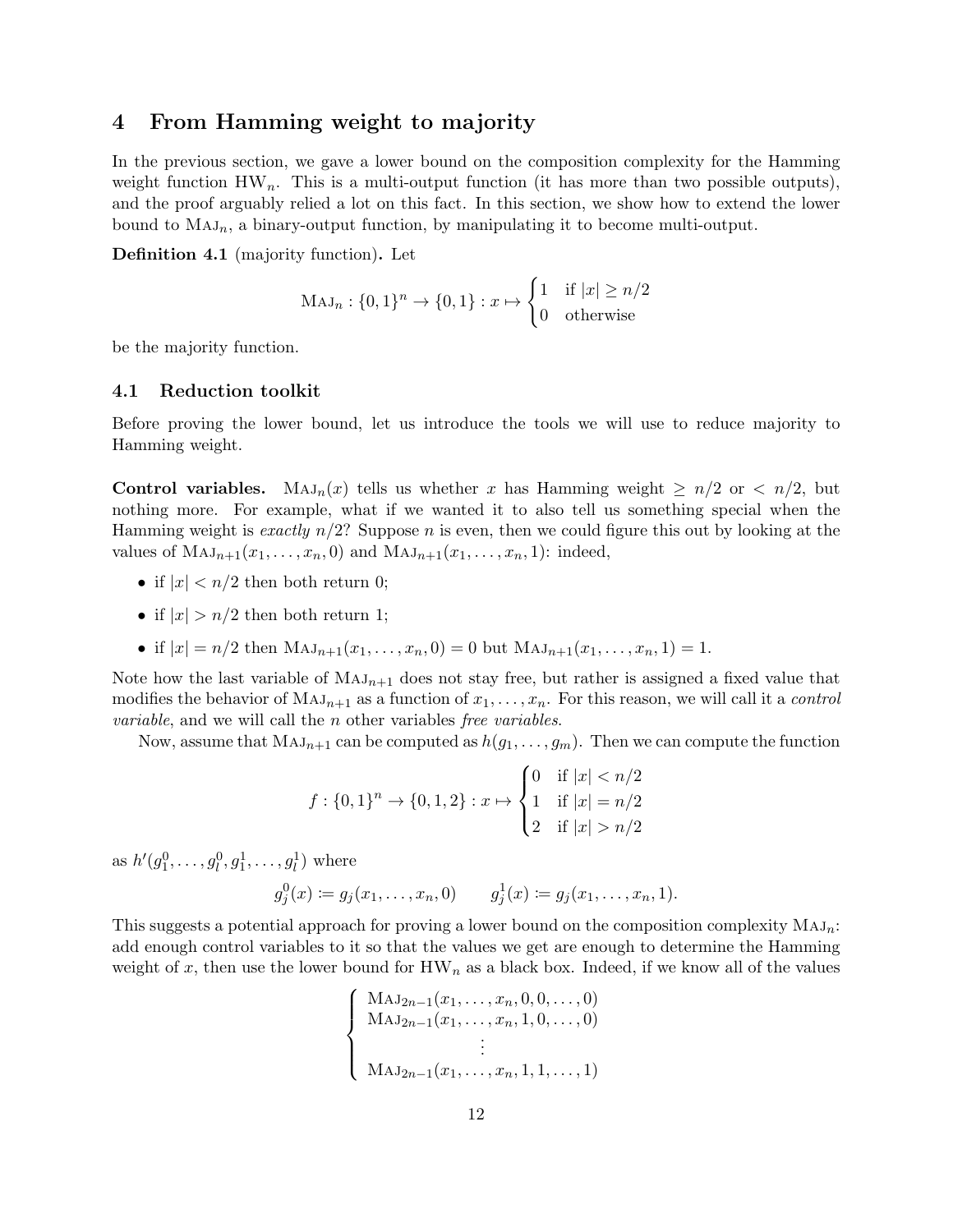then we can recover  $|x|$ . However, this would cause a huge blowup in the number of inner functions needed to compute it: assuming  $MAJ_{2n-1}$  can be computed as  $h(g_1, \ldots, g_m)$ , this would only guarantee that  $HW_n$  can be computed as a function of the *nm* components

$$
g_j(x_1,...,x_n,0,...,0),...,g_j(x_1,...,x_n,1,...,1)
$$

for  $j \in [m]$ , thus the  $\Omega(\frac{n}{k} \log k)$  lower bound we have for  $HW_n$  would fail to give any nontrivial lower bound on m. So we need to do this in a smarter way.

Buffer variables. We will avoid this blowup by using some buffer variables to "isolate" the control variables from the free variables. Assume that  $MAJ_n = h(g_1, \ldots, g_m)$ . Suppose we split the variables into three sets  $I_{\text{free}}$ ,  $I_{\text{control}}$ ,  $I_{\text{buffer}} \subseteq [n]$  such that none of the inner functions  $g_j$  queries variables from both  $I_{\text{free}}$  and  $I_{\text{control}}$  (informally,  $I_{\text{buffer}}$  acts as a buffer between  $I_{\text{free}}$  and  $I_{\text{control}}$ ; see [Figure 1\)](#page-12-0).



<span id="page-12-0"></span>Figure 1: The inner functions  $g_j$  are allowed to query variables in both  $I_{\text{free}}$  and  $I_{\text{buffer}}$ , or variables in both  $I_{\text{buffer}}$  and  $I_{\text{control}}$ , but not variables in both  $I_{\text{free}}$  and  $I_{\text{control}}$ .

Then if we fix the value of the variables in  $I_{\text{buffer}}$ , we can avoid a blow up in the number of times each variable is queried. Let us informally see why. There are two types of inner functions  $g_j$ :

- if  $g_j$  queries a free variable, then it does not query any control variables, so no blowup will happen;
- if  $g_i$  does not query any free variables, then it only depends on the control variables and the buffer variables, both of which are known, so in that case we can recompute the output of  $g_i$ ourselves.

A bit more formally, let  $x^{(I_{\text{control}} \rightarrow 0)}$  denote x with all variables in  $I_{\text{control}}$  set to 0. Then we can recover  $\text{MAJ}_n(x)$  if we know only  $g_1(x^{(I_{\text{control}}\mapsto 0)}), \ldots, g_m(x^{(I_{\text{control}}\mapsto 0)})$  as well as the value of the variables in  $I_{\text{control}}$  and  $I_{\text{buffer}}$ . Since  $g_j(x^{(I_{\text{control}}\rightarrow0)})$  does not depend on the value of the variables in  $I_{\text{control}}$ , no blowup happens when we start to vary their values.

Partial functions. Even with the help of buffer variables, though, it turns out we will not be able to have enough control variables to compute  $HW_n$  from  $MAJ_n$ .<sup>[7](#page-12-1)</sup> We will only be able to compute the Hamming weight correctly on a fraction of the possible inputs. Therefore we need to adapt our techniques from [Section 3](#page-9-0) to a "partial functions" setting, where  $f(x) = |x|$  is only guaranteed when x is in a subset  $D \subseteq \{0,1\}^n$  of the possible inputs.

<span id="page-12-1"></span><sup>&</sup>lt;sup>7</sup>Or more precisely, to compute  $HW_{n'}$  from  $MAJ_n$  for some  $n' = \Omega(n)$ .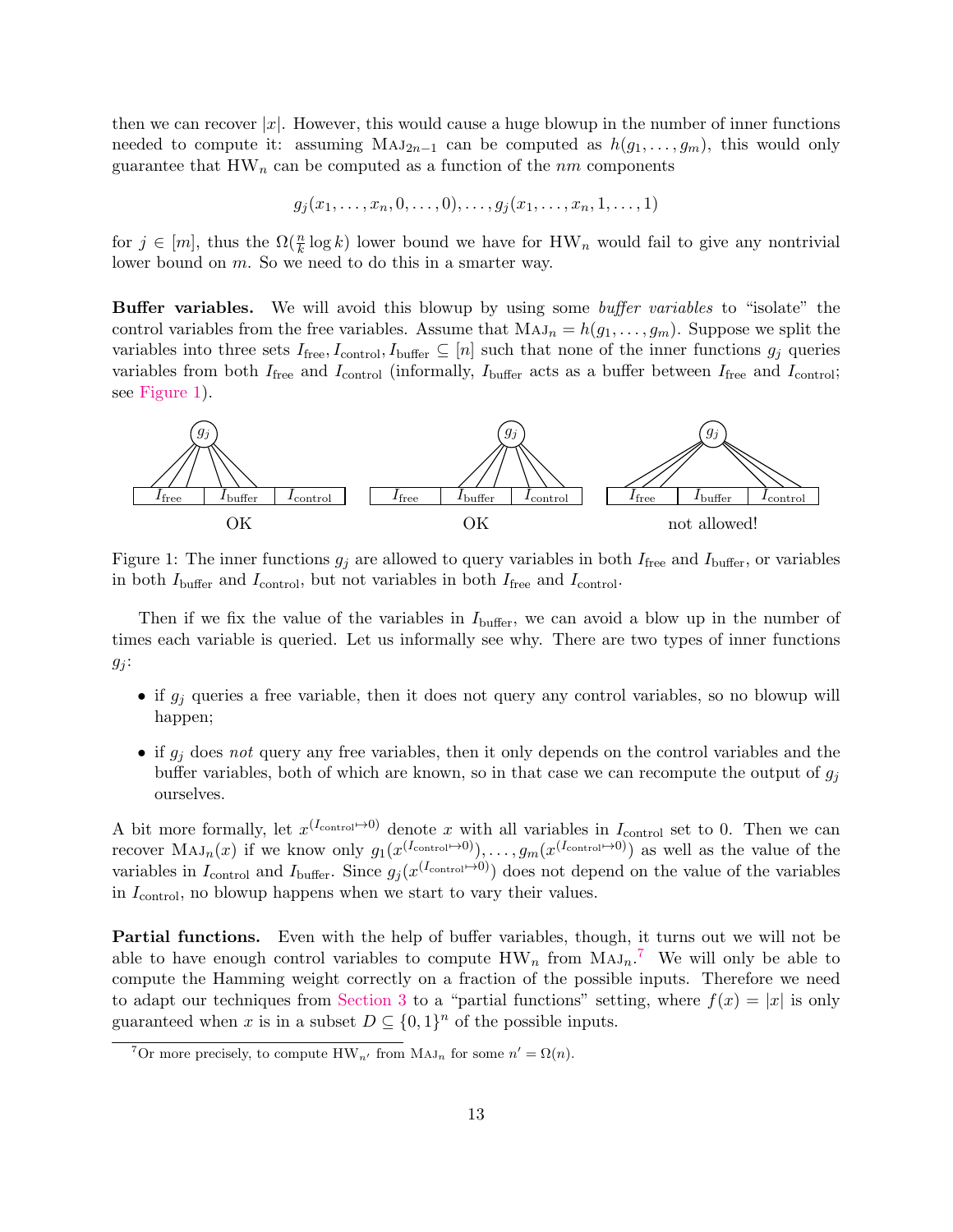First, the following lemma is a generalization of our key lemma [Lemma 3.2,](#page-9-1) which gave a lower bound on the mutual information between  $X_i$  and the inner function outputs  $g_1(X), \ldots, g_m(X)$ when variable  $i$  is queried few times. What differs from [Lemma 3.2](#page-9-1) is that the result gives a nontrivial bound only when the probability  $Pr[X^{\oplus i} \notin D]$  is small. This probability measures how likely you are to leave D if you start out in D then flip the  $i<sup>th</sup>$  bit, so intuitively, the bigger D is, the smaller it will be.

<span id="page-13-0"></span>**Lemma 4.2** (key lemma, "partial functions" version). Let  $D \subseteq \{0,1\}^n$  be a non-empty subset of the hypercube (the "domain" on which f computes the Hamming weight), and let  $f: \{0,1\}^n \rightarrow$  $\{0,\ldots,n\}$  be a function such that  $\forall x \in D$ ,  $f(x) = |x|$ . Suppose that  $f = h(g_1,\ldots,g_m)$  and that variable i is queried by at most q of the inner functions  $g_1, \ldots, g_m$ . Let  $X \sim D$  be a random input drawn uniformly over D. Then  $\mathbf{H}[X_i \mid g_1(X),...,g_m(X)] \leq 1 + \Pr[X^{\oplus i} \notin D] - 2^{-O(q)}$ .

We postpone the proof of this lemma until [Section 5.](#page-17-0) For now, let us see why it implies [Lemma 3.2.](#page-9-1)

*Proof of [Lemma 3.2](#page-9-1) assuming [Lemma 4.2.](#page-13-0)* Set  $f := HW_n$ . Then  $f(x) = |x|$  for all  $x \in \{0,1\}^n$ , so we can set  $D \coloneqq \{0,1\}^n$ . This means that X is a uniformly random input, and  $\Pr[\mathbf{X}^{\oplus i} \notin D] = 0$ . Therefore, after rearranging, we obtain

$$
2^{-O(q)} \le 1 - \mathbf{H}[X_i | g_1(X), \dots, g_m(X)]
$$
  
=  $\mathbf{H}[X_i] - \mathbf{H}[X_i | g_1(X), \dots, g_m(X)]$  (because X is uniformly random)  
=  $\mathbf{I}[X_i : g_1(X), \dots, g_m(X)].$  (by definition of mutual information)

 $\Box$ 

We can also prove an analog of [Corollary 3.3,](#page-9-2) which gave a lower bound on the number of inner functions  $m$  assuming that many variables are queried few times by the inner functions.

<span id="page-13-1"></span>**Corollary 4.3.** There is an integer constant  $C > 0$  such that the following holds. Let  $D \subseteq \{0,1\}^n$  be a non-empty subset of the hypercube, and let  $f: \{0,1\}^n \to \{0,\ldots,n\}$  be a function such that  $\forall x \in D$ ,  $f(x) = |x|$ . Suppose that  $f = h(g_1, \ldots, g_m)$ , that each variable is queried by at most  $q > 0$  of the inner functions  $g_1, \ldots, g_m$ , and that  $\mathbf{Pr}_{\mathbf{X} \sim D}[\mathbf{X}^{\oplus i} \notin D] \leq 2^{-Cq}$ . Then  $m + (n - \log |D|) \geq n \cdot 2^{-O(q)}$ .

*Proof.* Let C' be a possible integer value for the constant in the  $O(\cdot)$  of [Lemma 4.2.](#page-13-0) We will prove the corollary for  $C \coloneqq C' + 1$ . The proof works in the same way as the proof of [Corollary 3.3:](#page-9-2) we will upper and lower bound the quantity  $I[X : g_1(X), \ldots, g_m(X)]$ . On the one hand,

$$
\mathbf{I}[X: g_1(X), \dots, g_m(X)] = \mathbf{H}[g_1(X), \dots, g_m(X)] - \mathbf{H}[g_1(X), \dots, g_m(X) | X]
$$
  
\n
$$
= \mathbf{H}[g_1(X), \dots, g_m(X)] \quad \text{(because } X \text{ determines } g_j(X) \text{ completely)}
$$
  
\n
$$
\leq \mathbf{H}[g_1(X)] + \dots + \mathbf{H}[g_m(X)] \quad \text{(because } \mathbf{H}[\cdot] \text{ is subadditive)}
$$
  
\n
$$
\leq m. \quad \text{(because each } g_j \text{ has a binary output)}
$$

On the other hand,

$$
\begin{aligned} \mathbf{I}[\boldsymbol{X}:g_1(\boldsymbol{X}),\ldots,g_m(\boldsymbol{X})] & = \mathbf{H}[\boldsymbol{X}] - \mathbf{H}[\boldsymbol{X}\mid g_1(\boldsymbol{X}),\ldots,g_m(\boldsymbol{X})] \\ & \geq \mathbf{H}[\boldsymbol{X}] - \sum_{i\in[n]} \mathbf{H}[\boldsymbol{X}_i\mid g_1(\boldsymbol{X}),\ldots,g_m(\boldsymbol{X})] \end{aligned}
$$

(because  $H[\cdot | Y]$  is subadditive for any Y)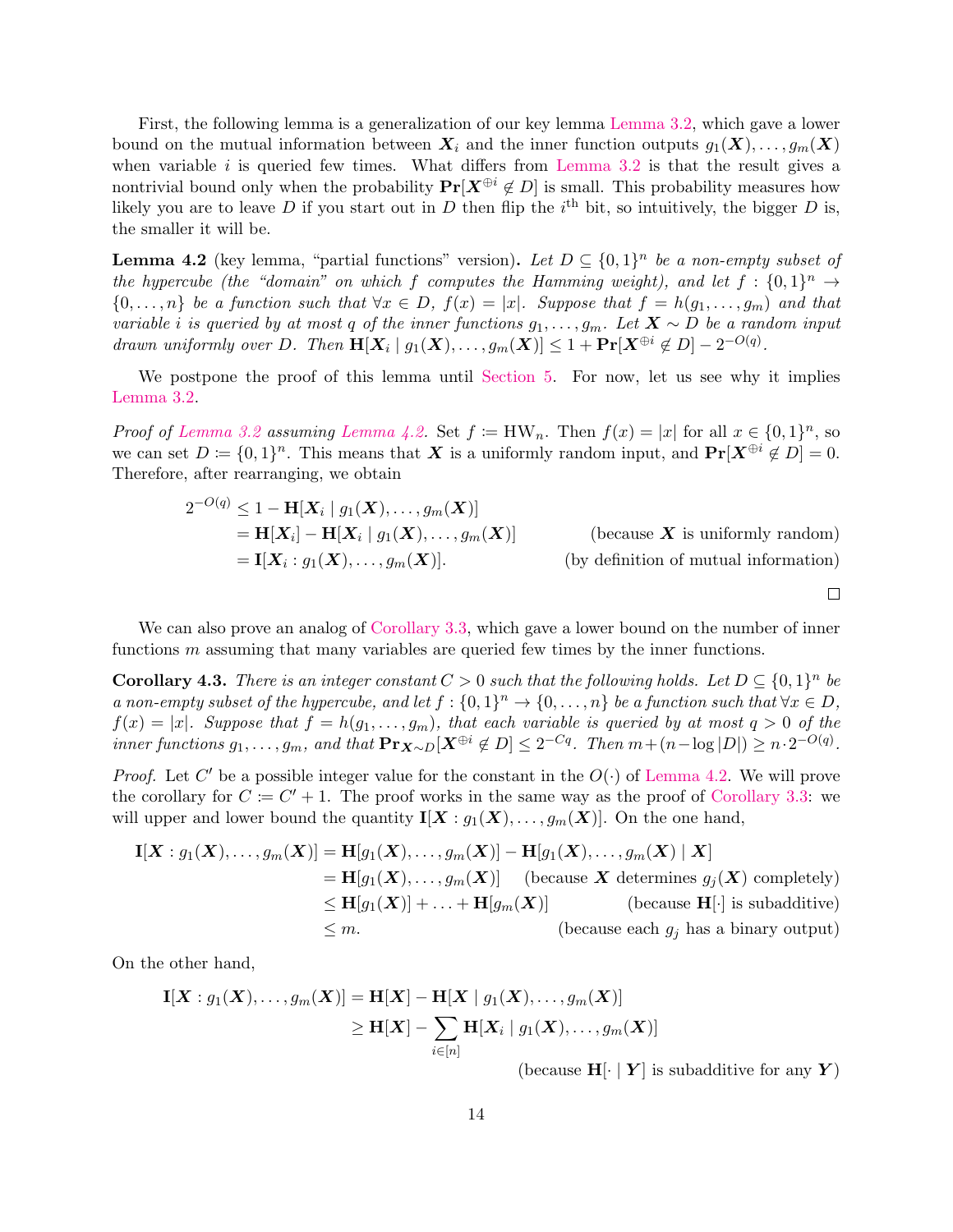$$
\geq \mathbf{H}[\mathbf{X}] - \sum_{i \in [n]} \left( 1 + \mathbf{Pr}[\mathbf{X}^{\oplus i} \notin D] - 2^{-C'q} \right) \qquad \text{(by Lemma 4.2)}
$$
\n
$$
\geq \mathbf{H}[\mathbf{X}] - n + \sum_{i \in [n]} \left( 2^{-C'q} - 2^{-(C'+1)q} \right)
$$
\n(by assumption that  $\mathbf{Pr}_{\mathbf{X} \sim D}[\mathbf{X}^{\oplus i} \notin D] \leq 2^{-Cq}$ )

\n
$$
= \log |D| - n + \sum_{i \in [n]} 2^{-O(q)}.
$$
\n(because **X** is uniform on *D*, and because *q* > 0)

 $\Box$ 

The corollary follows from combining these two bounds.

### 4.2 A lower bound for majority

With all the tools in hand, let us prove a lower bound on the composition for  $MAJ_n$  by reducing it to a partial version of Hamming weight.

**Theorem 4** (composition complexity of  $MAJ_n$ ).  $CC_k(MAJ_n) \ge \Omega(\frac{n}{k} \cdot \min(\log k, \log \frac{n}{k}))$ .

*Proof.* Suppose that  $MAJ_n = h(g_1, \ldots, g_m)$  where each of the inner functions  $g_j$  is k-local. By [Corollary 2.8,](#page-7-1) it is enough to show that  $m \geq \Omega(\frac{n}{k} \cdot \min(\log k, \log \frac{n}{k}))$  under the assumption that each variable is queried at most  $q := \frac{mk}{n}$  $\frac{nk}{n}$  times. To do this, we will show that  $q \geq \Omega(\min(\log k, \log \frac{n}{k}))$ .

The plan of the proof is as follows. We will start by defining the sets of variables  $I_{\text{free}}$ ,  $I_{\text{buffer}}$ and I<sub>control</sub>. We will make sure that  $|I_{\text{free}}| = \Omega(n)$ , and we will play with the variables in I<sub>control</sub> to show that the inner functions  $g_1, \ldots, g_m$  must compute the Hamming weight over a large subset D of  $\{0,1\}^{I_{\text{free}}}$ . From there, we will apply [Corollary 4.3,](#page-13-1) and only asymptotic calculations will remain, similar to the proof of [Theorem 3.](#page-10-0)

**Defining**  $I_{\text{free}}$ ,  $I_{\text{buffer}}$  and  $I_{\text{control}}$ . Let C be the constant in [Corollary 4.3.](#page-13-1) Assume that  $2^{2Cq+1}qk \leq$  $n/2$  (otherwise,  $q = \Omega(\log \frac{n}{k})$  and we are done). Let  $I_{\text{control}}$  be any  $2^{2Cq+1}$ -element subset of [n], let  $J \subseteq [m]$  be the set of inner functions that query some variable in  $I_{\text{control}}$ , and let  $I' \subseteq [n]$  be the set of all variables queried by at least one of the inner functions in  $J$ . That is, let  $I'$  be the set of variables that are queried by some inner function  $g_j$  that also queries a variable in  $I_{\text{control}}$ .

Since each variable in  $I_{\text{control}}$  is queried by at most  $q$  inner functions, and each inner function queries at most k variables, we have  $|I'| \leq |I| \cdot q \cdot k = 2^{2Cq+1}qk \leq n/2$ . In case  $|I'| < 2|I_{\text{control}}| + 1$ , extend I' to include some more variables of [n] until it reaches size  $2|I_{\text{control}}| + 1$ . After this, we still have  $|I'| \le \max(n/2, 2|I_{\text{control}}| + 1) = \max(n/2, 2 \cdot 2^{2Cq+1} + 1) \le n/2$ .

Let  $I_{\text{free}} := [n] \setminus I'$ , and let  $I_{\text{buffer}} := I' \setminus I_{\text{control}}$  (see [Figure 2\)](#page-15-0). Note that  $I_{\text{free}} \cup I_{\text{buffer}} \cup I_{\text{control}} =$ [n]. Since  $I_{\text{free}}$  contains no element of  $I'$ , it is clear that no inner function queries both variables in  $I_{\text{free}}$  and  $I_{\text{control}}$ . Also, defining  $n_{\text{free}} := |I_{\text{free}}|$ , we have

<span id="page-14-0"></span>
$$
n_{\text{free}} = n - |I'| \ge n - n/2 = n/2. \tag{2}
$$

Computing a partial version of  $HW_{n_{\text{free}}}$  from  $MAJ_n$ . We will split the input into three parts  $x = x_{\text{free}} \circ x_{\text{buffer}} \circ x_{\text{control}}$ , where  $x_{\text{free}} \in \{0,1\}^{I_{\text{free}}}$ ,  $x_{\text{buffer}} \in \{0,1\}^{I_{\text{buffer}}}$  and  $x_{\text{control}} \in \{0,1\}^{I_{\text{control}}}$ . First, let us fix a value for  $x_{\text{buffer}}$ . We will fix  $x_{\text{buffer}}$  to be some vector with exactly  $|x_{\text{buffer}}|$  =  $\lceil n/2 \rceil - \lceil n_{\text{free}}/2 \rceil - 2^{2Cq}$  ones. To make sure this is possible, we need to show  $0 \leq \lceil n/2 \rceil$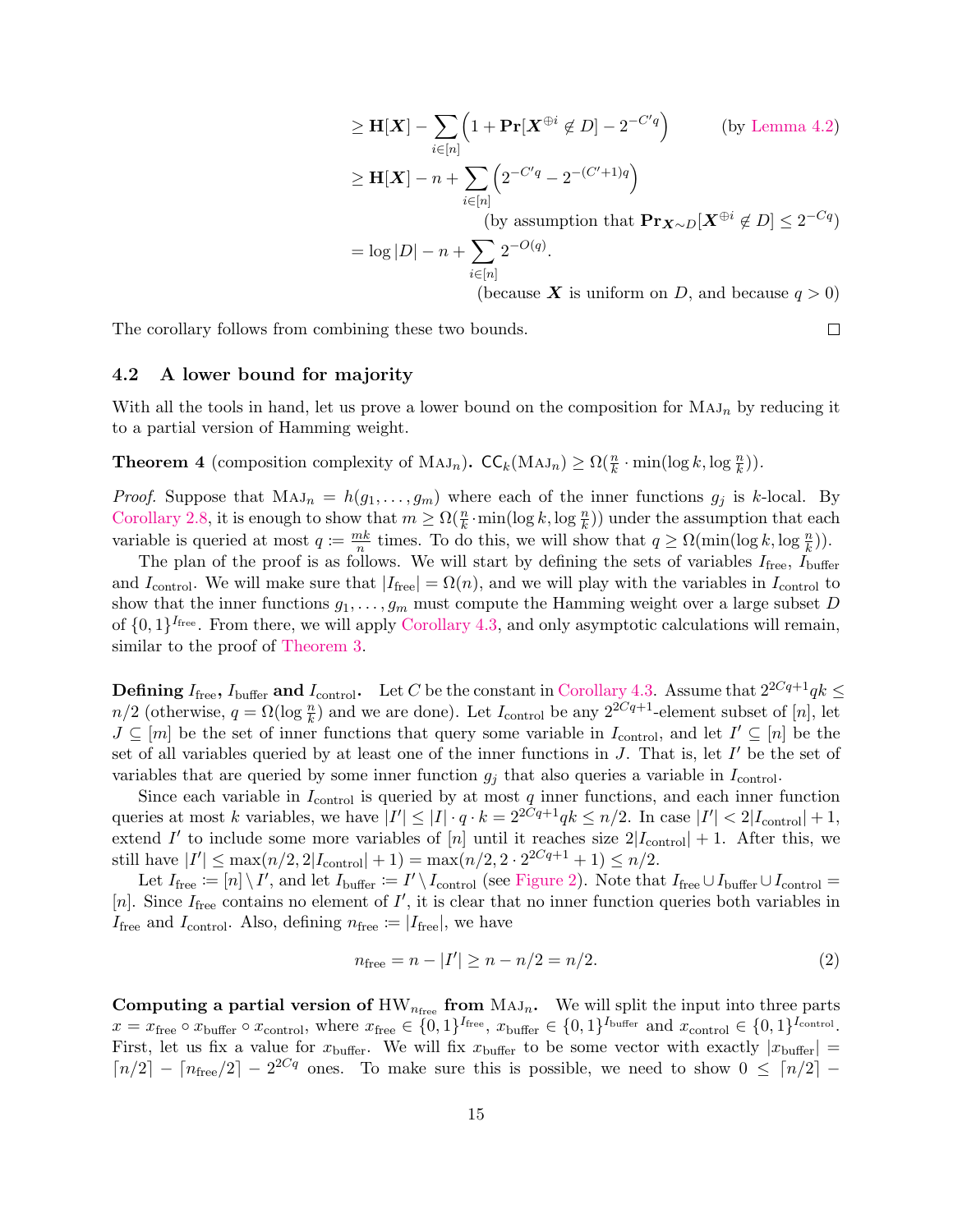

<span id="page-15-0"></span>Figure 2: A schematic view of the sets of variables  $I_{\text{free}}$ ,  $I_{\text{buffer}}$ , and  $I_{\text{control}}$ .

 $\lceil n_{\text{free}}/2 \rceil - 2^{2Cq} \leq |I_{\text{buffer}}|$ . Firstly, we have that  $n - n_{\text{free}} = |I_{\text{buffer}}| + |I_{\text{control}}| \geq |I_{\text{control}}| = 2^{2Cq+1}$ , so  $\lceil n/2 \rceil - \lceil n_{\text{free}}/2 \rceil \geq \left\lfloor \frac{n-n_{\text{free}}}{2} \right\rfloor \geq \left\lfloor \frac{2^{2Cq+1}}{2} \right\rfloor$  $\left| \frac{Z^{2q+1}}{2} \right| = 2^{2Cq}$ , which gives the lower bound. Secondly, we have  $|I_{\text{buffer}}| \geq |I'| - |I_{\text{control}}| \geq |I_{\text{control}}| + 1$  (since we made sure that  $|I'| \geq 2|I_{\text{control}}| + 1$ ) and thus

$$
|I_{\text{buffer}}| \ge \frac{|I_{\text{buffer}}| + |I_{\text{control}}| + 1}{2} = \frac{n - |I_{\text{free}}| + 1}{2} = \frac{n - n_{\text{free}} + 1}{2} \ge \lceil n/2 \rceil - \lceil n_{\text{free}}/2 \rceil,
$$

which gives the upper bound.

Since each inner function  $g_i(x)$  is either completely determined by  $x_{\text{free}}$  and  $x_{\text{buffer}}$  or completely determined by  $x_{\text{buffer}}$  and  $x_{\text{control}}$ , in order to compute  $\text{MAJ}_n(x)$ , it is enough to know  $g_j(x_{\text{free}} \circ$  $x_{\text{buffer}} \circ 0^{I_{\text{control}}}$  for all  $j \in [m]$  (where  $0^{I_{\text{control}}} \in \{0,1\}^{I_{\text{control}}}$  is the all zeros string) as well as the value of  $x_{\text{buffer}}$  and  $x_{\text{control}}$ . So even if  $g_j(x_{\text{free}} \circ x_{\text{buffer}} \circ 0^{I_{\text{control}}})$  for  $j \in [m]$  is all we know about  $x_{\text{free}}$ , we can compute the value of  $\text{MAJ}_n(x_{\text{free}} \circ x_{\text{buffer}} \circ x_{\text{control}})$  for any  $x_{\text{control}}$  we desire. Thus, setting  $|x_{\text{control}}|$  between 0 and  $|I_{\text{control}}| = 2^{2Cq+1}$ , we can figure out:

- whether  $|x_{\text{free}}| + |x_{\text{buffer}}| + 0 \geq \lceil n/2 \rceil$ ;
- whether  $|x_{\text{free}}| + |x_{\text{buffer}}| + 1 \geq \lceil n/2 \rceil;$
- $\bullet$  ...
- whether  $|x_{\text{free}}| + |x_{\text{buffer}}| + 2^{2Cq+1} \geq \lceil n/2 \rceil$ .

Given that we set  $|x_{\text{buffer}}| = \lfloor n/2 \rfloor - \lfloor n_{\text{free}}/2 \rfloor - 2^{2Cq}$ , this means we can distinguish between the following cases:

- $|x_{\text{free}}| \geq \lceil n_{\text{free}}/2 \rceil + 2^{2Cq};$
- $|x_{\text{free}}| = \lceil n_{\text{free}}/2 \rceil + 2^{2Cq} 1;$
- $\bullet$  ...
- $|x_{\text{free}}| = \lceil n_{\text{free}}/2 \rceil 2^{2Cq};$
- $|x_{\text{free}}| < \lceil n_{\text{free}}/2 \rceil 2^{2Cq}$ .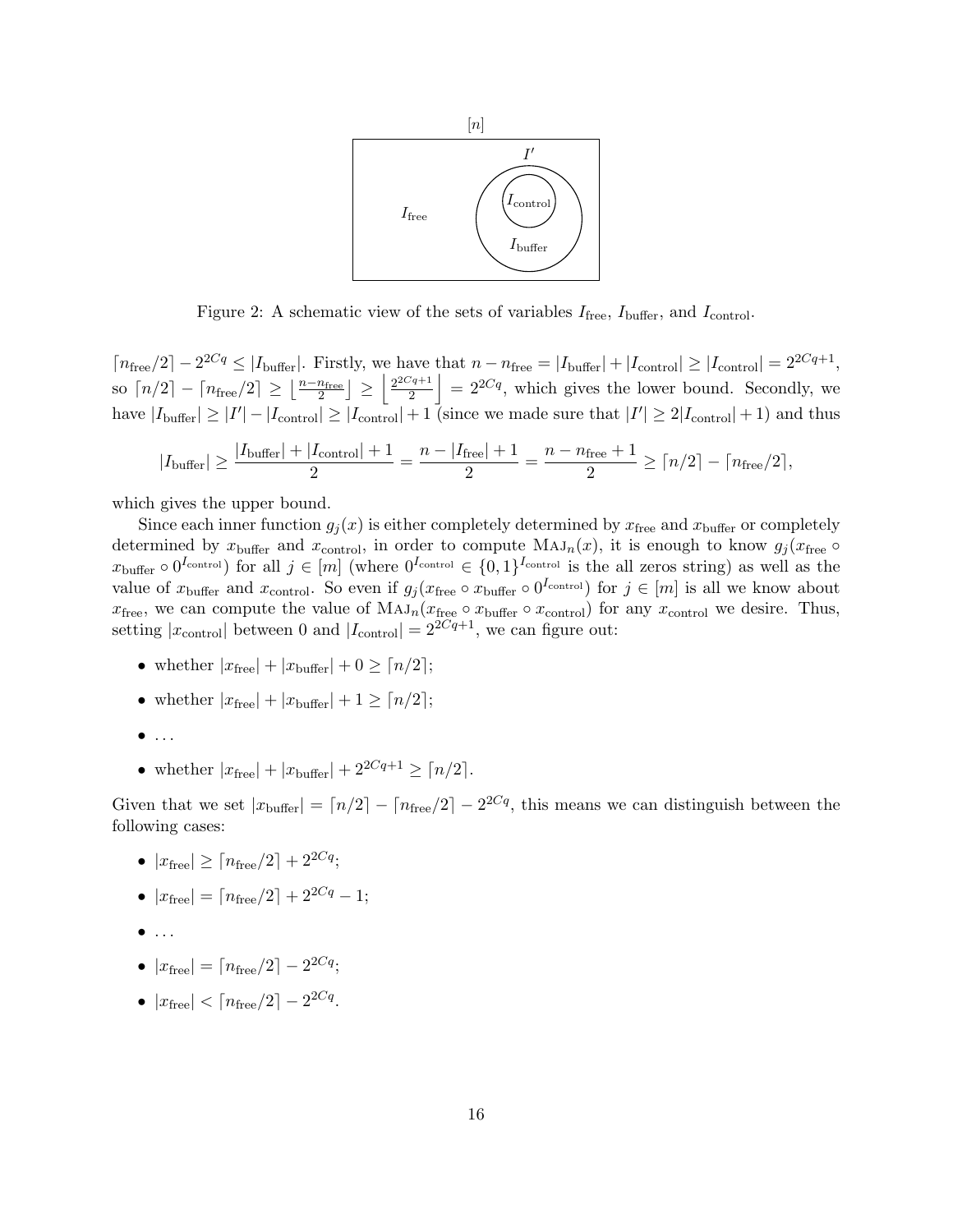Therefore, we can form a function  $f(x_{\text{free}}) = h'(g_1(x_{\text{free}} \circ x_{\text{buffer}} \circ 0^{I_{\text{control}}}), \dots, g_m(x_{\text{free}} \circ x_{\text{buffer}} \circ$  $(0^{I_{\text{control}}})$  such that

$$
f(x_{\text{free}}) = \begin{cases} \lceil n_{\text{free}}/2 \rceil + 2^{2Cq} & \text{if } |x_{\text{free}}| \ge \lceil n_{\text{free}}/2 \rceil + 2^{2Cq} \\ \lceil n_{\text{free}}/2 \rceil + 2^{2Cq} - 1 & \text{if } |x_{\text{free}}| = \lceil n_{\text{free}}/2 \rceil + 2^{2Cq} - 1 \\ \ldots & \text{if } |x_{\text{free}}| = \lceil n_{\text{free}}/2 \rceil - 2^{2Cq} \\ \lceil n_{\text{free}}/2 \rceil - 2^{2Cq} - 1 & \text{if } |x_{\text{free}}| < \lceil n_{\text{free}}/2 \rceil - 2^{2Cq} \end{cases}
$$

Applying [Corollary 4.3.](#page-13-1) This function  $f$  computes the Hamming weight correctly on the set

$$
D = \{x_{\text{free}} \in \{0, 1\}^{I_{\text{free}}} \mid \lceil n_{\text{free}}/2 \rceil - 2^{2Cq} - 1 \le |x_{\text{free}}| \le \lceil n_{\text{free}}/2 \rceil + 2^{2Cq} \}.
$$

We now prepare to apply [Corollary 4.3](#page-13-1) to  $f$ . Clearly, each input variable of  $f$  is queried by at most q of the inner functions  $g_1(x_{\text{free}} \circ x_{\text{buffer}} \circ 0^{I_{\text{control}}}), \ldots, g_m(x_{\text{free}} \circ x_{\text{buffer}} \circ 0^{I_{\text{control}}}).$  Let us see check that D satisfies the condition of [Corollary 4.3.](#page-13-1) Observe that  $|\mathbf{X}^{\oplus i}| = |\mathbf{X}| \pm 1$ , so when  $\lceil n_{\text{free}}/2 \rceil - 2^{2Cq} \leq |\mathbf{X}| < \lceil n_{\text{free}}/2 \rceil + 2^{2Cq}$ , we have  $\mathbf{X}^{\oplus i} \in D$ . Therefore,

$$
\Pr_{\mathbf{X} \sim D}[\mathbf{X}^{\oplus i} \notin D] \le \Pr_{\mathbf{X} \sim D}[\mathbf{X}] = \lceil n_{\text{free}}/2 \rceil - 2^{2Cq} - 1 \vee |\mathbf{X}| = \lceil n_{\text{free}}/2 \rceil + 2^{2Cq} \rceil
$$
\n
$$
\le \frac{2}{\# \{ \lceil n_{\text{free}}/2 \rceil - 2^{2Cq} - 1, \dots, \lceil n_{\text{free}}/2 \rceil + 2^{2Cq} \}}
$$
\n(because the further  $|\mathbf{X}|$  is from  $n_{\text{free}}/2$ , the fewer possible values there are for **X**)\n
$$
2
$$

$$
= \frac{2}{2^{2Cq+1} + 2}
$$
  
 
$$
\leq 2^{-2Cq}.
$$

Thus we can apply [Corollary 4.3](#page-13-1) and obtain

<span id="page-16-0"></span>
$$
m + (n_{\text{free}} - \log |D|) \ge n_{\text{free}} \cdot 2^{-O(q)}.\tag{3}
$$

Now, we also have

$$
\log |D| \ge \log \left| \{ x_{\text{free}} \in \{0, 1\}^{I_{\text{free}}} \mid |x_{\text{free}}| = \lceil n_{\text{free}}/2 \rceil \} \right|
$$
  
 
$$
\ge \log(\Omega(2^{n_{\text{free}}}/\sqrt{n_{\text{free}}}))
$$
  
=  $n_{\text{free}} - O(\log n_{\text{free}}),$ 

so  $n_{\text{free}} - \log |D| = O(\log n_{\text{free}}) = O(\log n)$ . Plugging this into [\(3\)](#page-16-0), we get

<span id="page-16-1"></span>
$$
m + O(\log n) \ge n_{\text{free}} \cdot 2^{-O(q)}.\tag{4}
$$

Asymptotics and conclusion. Since each inner function  $g_1, \ldots, g_m$  queries k variables and each variable is queried at most q times, we have  $mk \leq nq$ . Therefore,

$$
\frac{nq}{k} + O(\log n) \ge m + O(\log n)
$$
  

$$
\ge n_{\text{free}} \cdot 2^{-O(q)} \tag{by (4)}
$$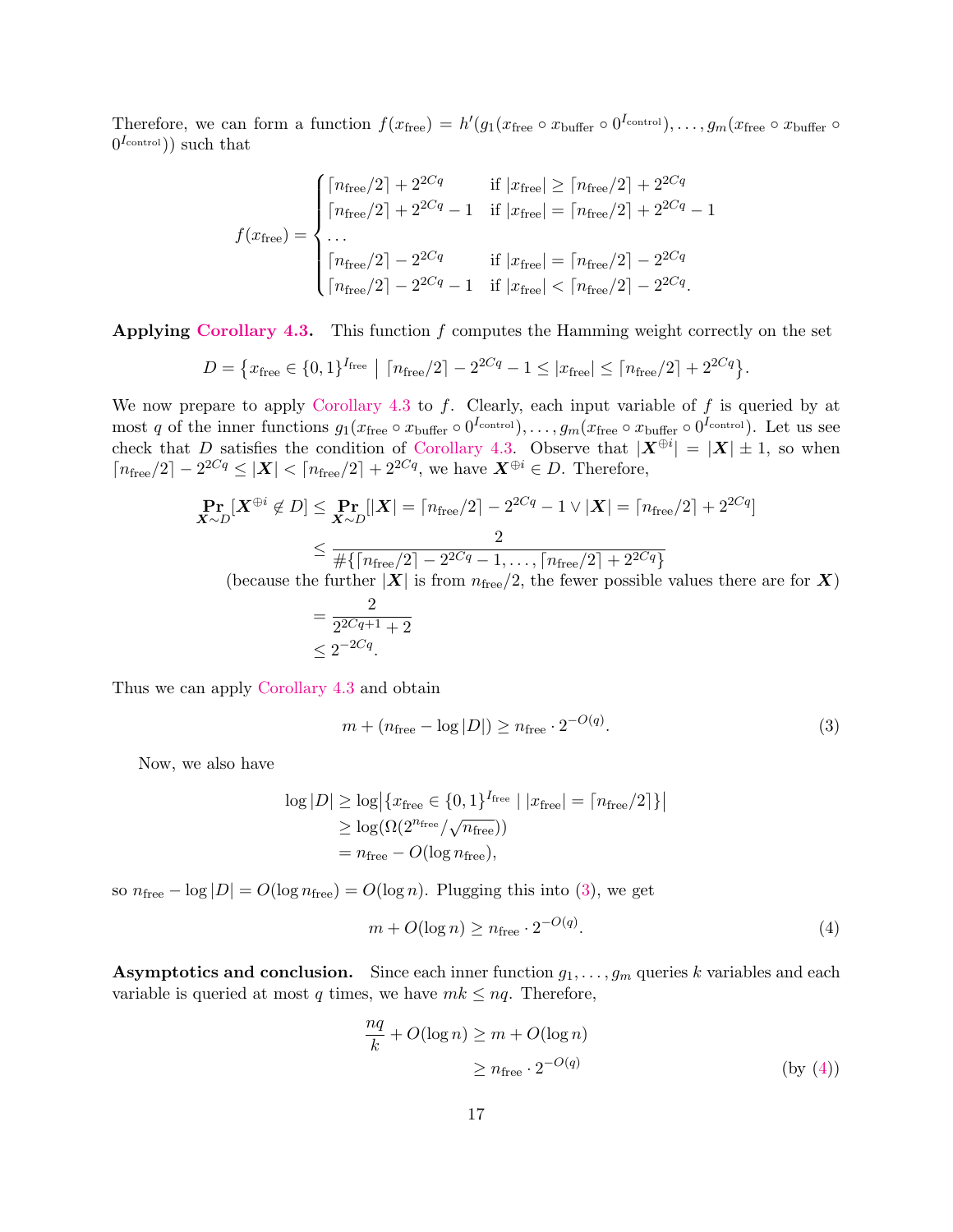$$
\geq \frac{n}{2} \cdot 2^{-O(q)}.\tag{by (2)}
$$

Rearranging, we get  $2^{O(q)}\left(\frac{q}{k} + \frac{O(\log n)}{n}\right)$  $\left(\frac{\log n}{n}\right) \geq 1/2$ , so either

$$
\frac{2^{O(q)}q}{k} \geq 1/4 \Rightarrow q = \Omega(\log k)
$$

or

$$
\frac{2^{O(q)}O(\log n)}{n} \ge 1/4 \Rightarrow q = \Omega(\log n) \ge \Omega(\log k).
$$

# <span id="page-17-0"></span>5 Proof of [Lemma 4.2](#page-13-0)

In this section we present the proof of our key lemma [Lemma 4.2,](#page-13-0) which is a generalization of [Lemma 3.2](#page-9-1) to functions that only compute the Hamming weight correctly on a subset of the inputs.

**Lemma 4.2** (key lemma, "partial functions" version). Let  $D \subseteq \{0,1\}^n$  be a non-empty subset of the hypercube (the "domain" on which f computes the Hamming weight), and let  $f: \{0,1\}^n \rightarrow$  $\{0,\ldots,n\}$  be a function such that  $\forall x \in D$ ,  $f(x) = |x|$ . Suppose that  $f = h(g_1,\ldots,g_m)$  and that variable i is queried by at most q of the inner functions  $g_1, \ldots, g_m$ . Let  $\mathbf{X} \sim D$  be a random input drawn uniformly over D. Then  $\mathbf{H}[X_i \mid g_1(X), \ldots, g_m(X)] \leq 1 + \Pr[X^{\oplus i} \notin D] - 2^{-O(q)}$ .

We will start by proving a special case to build intuition, then prove the full version using a similar approach.

### 5.1 Warmup:  $q = 1$  for total functions

In preparation for proving [Lemma 4.2](#page-13-0) in its full generality, let us prove the special case  $q = 1$  of [Lemma 3.2](#page-9-1) (the "total functions" version), which is simpler and illustrates the core idea quite well.

**Proposition 5.1** ("baby version" of [Lemma 3.2\)](#page-9-1). Suppose that  $HW_n = h(g_1, \ldots, g_m)$  and that variable i is queried by only one of the inner functions  $g_1, \ldots, g_m$ . Let  $\mathbf{X} \sim \{0,1\}^n$  be a uniformly random input. Then  $\mathbf{I}[\bm{X}_i: g_1(\bm{X}), \ldots, g_m(\bm{X})] = 1$ . That is, the outputs of the inner functions  $g_1(\boldsymbol{X}), \ldots, g_m(\boldsymbol{X})$  determine  $\boldsymbol{X}_i$  completely.

*Proof.* Say without loss of generality that the only inner function which queries variable  $i$  is  $g_1$ . Fix any input x. We will show how to recover  $x_i$  from the values  $g_1(x), \ldots, g_m(x)$ .

First, set aside  $g_1(x)$ , and consider what values |x| could take if we knew only  $g_2(x), \ldots, g_m(x)$ . By our assumption  $HW_n = h(g_1, \ldots, g_m)$ ,  $|x| = h(g_1(x), \ldots, g_m(x))$ , so  $|x|$  must belong to the set

$$
W = \{h(0, g_2(x), \ldots, g_m(x)), h(1, g_2(x), \ldots, g_m(x))\}.
$$

Now, consider the input  $x^{\oplus i}$  (x with its  $i^{\text{th}}$  coordinate flipped). Since only  $g_1$  depends on the  $i^{\text{th}}$ coordinate,  $x^{\oplus i}$  must share the same output values for  $g_2, \ldots g_m$ . This means that *both* Hamming weights |x| and  $|x^{\oplus i}|$  must belong to the set W. But we know that  $|x^{\oplus i}|$  is equal to either  $|x|+1$ (when  $x_i = 0$ ) or  $|x| - 1$  (when  $x_i = 1$ ), and  $|W| \le 2$ , so that means that W must be of the form

$$
W = \{|x|, |x^{\oplus i}|\} = \{w, w + 1\}
$$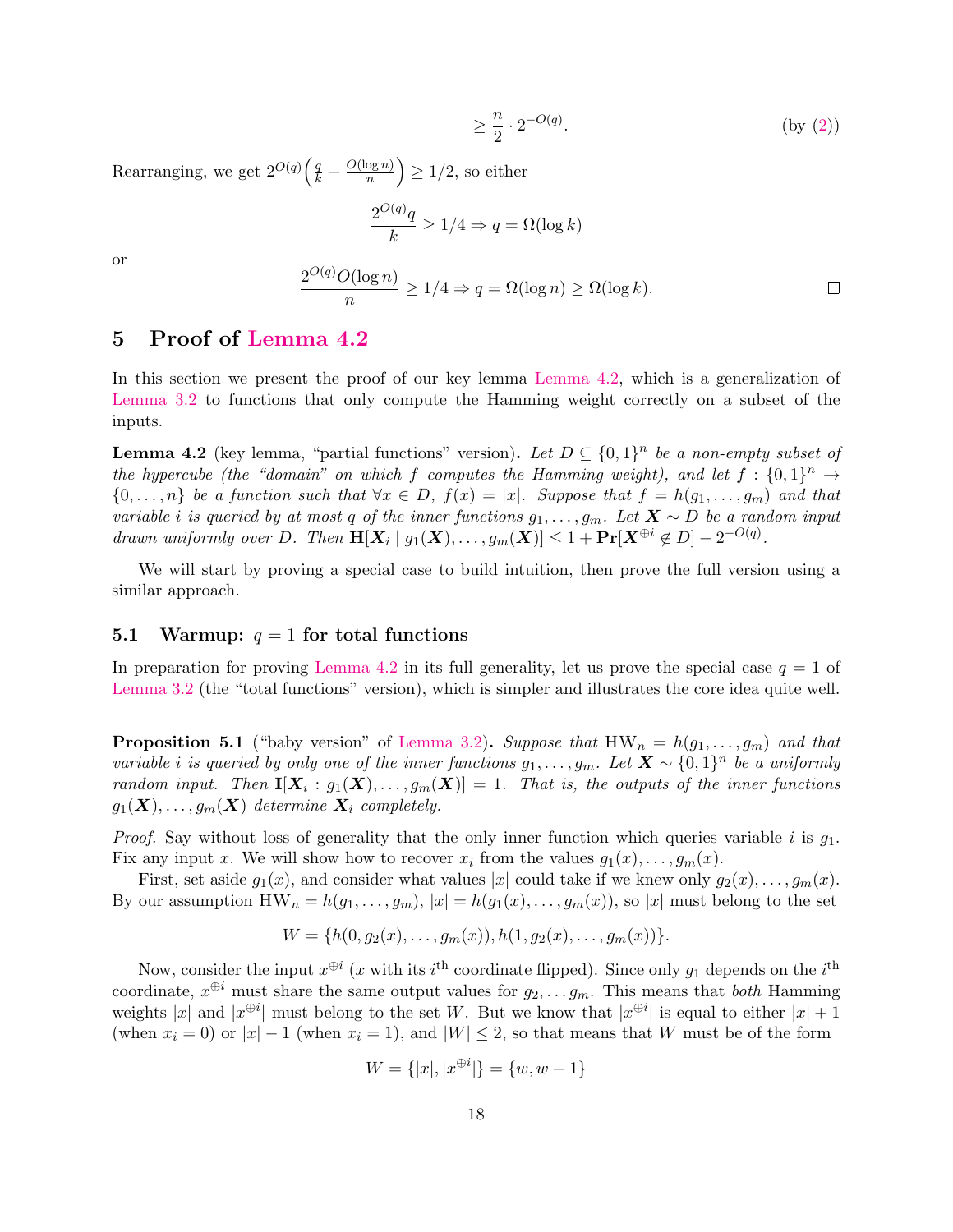for some w.

So to find the value of  $x_i$ , it suffices to check whether  $|x| = w$  (in which case  $x_i = 0$ ) or  $|x| = w+1$ (in which case  $x_i = 1$ ). Since both W and  $|x| = h(g_1(x), \ldots, g_m(x))$  can easily be computed from  $g_1(x), \ldots, g_m(x)$ , this gives us a way to recover  $x_i$  from  $g_1(x), \ldots, g_m(x)$ .  $\Box$ 

#### 5.2 General case

The proof of [Lemma 4.2](#page-13-0) is a generalization of the trick above: we fix the outputs of the inner functions that *do not* query variable  $i$ , then consider the (relatively small) set of possible values for  $|X|$  given those outputs, and finally use our knowledge of  $|X|$  to guess  $X_i$  better than random chance.

*Proof of [Lemma 4.2.](#page-13-0)* First, let us show that the inequality holds when  $q = 0$ . If  $q = 0$ , then f does not depend on variable *i* at all, so for any  $x \in \{0,1\}^n$ ,  $f(x) = f(x^{\oplus i})$ . This means we cannot simultaneously have  $f(x) = |x|$  and  $f(x^{\oplus i}) = |x^{\oplus i}|$ . Thus whenever  $x \in D$ ,  $x^{\oplus i}$  cannot also be in D. As a result,  $Pr[X^{\oplus i} \notin D] = 1$ , so the right hand side becomes

$$
1 + \Pr[X^{\oplus i} \notin D] - 2^{-O(q)} = 1 + 1 - 1 = 1,
$$

and the inequality is trivially verified. Having proved the inequality for  $q = 0$ , we may assume that  $q \geq 1$  for the remainder of the proof.

Let  $J_i \subseteq [m]$  be the set of inner functions that depend on variable i (so  $|J_i| \leq q$ ), and let  $\overline{J_i} \coloneqq [m] \setminus J_i$ . Using the fact that  $g_1(\bm{X}), \ldots, g_m(\bm{X})$  determine  $|\bm{X}|$  completely, we can weaken the conditioning to get

$$
\mathbf{H}[\boldsymbol{X}_i \mid g_1(\boldsymbol{X}), \ldots, g_m(\boldsymbol{X})] \leq \mathbf{H}[\boldsymbol{X}_i \mid \{g_j(\boldsymbol{X})\}_{j \in \overline{J_i}}, |\boldsymbol{X}|],
$$

and by definition of conditional entropy,

$$
\mathbf{H}[X_i | \{g_j(X)\}_{j \in \overline{J}_i}, |X|]
$$
\n
$$
= \mathbf{E}_{\mathbf{Y} \sim D}[-\log \mathbf{Pr}[X_i = Y_i | (\forall j \in \overline{J}_i, g_j(X) = g_j(Y)) \land |X| = |Y|]]
$$
\n
$$
= \mathbf{E}_{\mathbf{Y} \sim D}[\mathbf{H}_2(\mathbf{Pr}[X_i = 1 | (\forall j \in \overline{J}_i, g_j(X) = g_j(Y)) \land |X| = |Y|])],
$$

where  $H_2(p) := -p \log p - (1-p) \log(1-p)$  is the binary entropy function. Thus, to prove the lemma, it suffices to show that

<span id="page-18-0"></span>
$$
\mathop{\mathbf{E}}_{\mathbf{Y}\sim D}[\![H_2(\mathbf{Pr}[\mathbf{X}_i=1\mid (\forall j\in \overline{J_i}, g_j(\mathbf{X})=g_j(\mathbf{Y}))\land |\mathbf{X}|=|\mathbf{Y}|\!])]\leq 1+\mathop{\mathbf{Pr}}[\mathbf{X}^{\oplus i}\notin D]-2^{-O(q)}. \tag{5}
$$

Partitioning D according to the outputs of the inner functions that do not query the variable i. To prove this inequality, let us first split into cases according to the outputs of the inner functions that do not query variable *i*. Fix the output values  $v \in \{0,1\}^{J_i}$  of the inner functions that do not query variable  $i$ , and suppose that those output values are achievable by some input in D (that is, there exists some input  $x \in D$  such that  $\forall j \in \overline{J_i}$ ,  $g_j(x) = v_j$ ). Let  $S_v := \{x \in \{0,1\}^n \mid \forall j \in \overline{J_i}, g_j(x) = v_j\}$  be the set of inputs that produce these inner function outputs. Note that the sets  $D \cap S_v$  form a partition of D. As we will see later, a key property of  $S_v$  is that its image under f has cardinality at most  $2^q$ .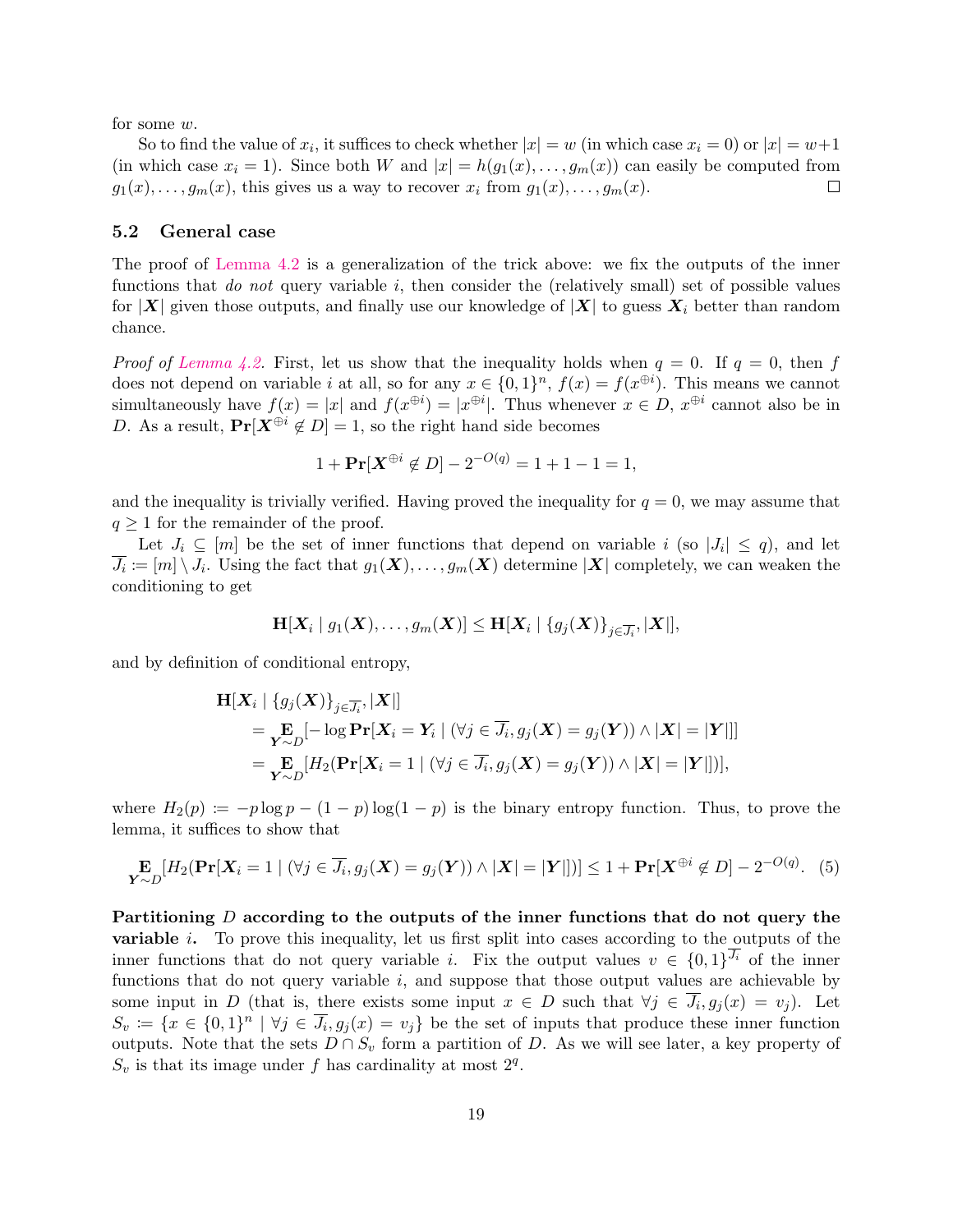Let us call v good if  $Pr[\mathbf{X}^{\oplus i} \notin D \mid \mathbf{X} \in S_v] \leq 2 \cdot Pr[\mathbf{X}^{\oplus i} \notin D]$  (that is, v is good if  $\mathbf{X}^{\oplus i}$  is not much more likely to lie outside of D when  $X$  is in  $S_v$  than on average). By Markov's inequality, the sets  $S_v$  with good v account for most of the probability mass: that is,  $\sum_{v \text{ good}} \Pr[\mathbf{X} \in S_v] \ge 1/2$ .

Our objective will be to show that for every good  $v$ ,

<span id="page-19-0"></span>
$$
\mathop{\mathbf{E}}_{\mathbf{Y}\sim D} [H_2(\mathbf{Pr}[\mathbf{X}_i=1 \mid \mathbf{X}\in S_v \wedge |\mathbf{X}|=|\mathbf{Y}|]) \mid \mathbf{Y}\in S_v] \le 1 + \mathbf{Pr}[\mathbf{X}^{\oplus i}\notin D] - 2^{-O(q)}. \tag{6}
$$

Informally, the task is: for any good  $v \in \{0,1\}^{\overline{J_i}}$  (representing the outputs of the inner functions that do not query variable i), based only on v and the Hamming weight  $|X|$ , guess the value of  $X_i$ slightly better than random chance.

Let us see why  $(6)$  implies  $(5)$ :

$$
\mathbf{E}_{\sim D}[\begin{aligned} H_2(\mathbf{Pr}[X_i = 1 \mid (\forall j \in \overline{J_i}, g_j(X) = g_j(Y)) \land |\mathbf{X}| = |\mathbf{Y}|])] \\ = \sum_v \mathbf{Pr}[X \in S_v] \cdot \mathbf{E}_{\sim D}[\begin{aligned} H_2(\mathbf{Pr}[X_i = 1 \mid X \in S_v \land |\mathbf{X}| = |\mathbf{Y}|]) \mid Y \in S_v] \\ \text{(by the law of total expectation)} \end{aligned} \end{aligned}
$$

$$
\leq \sum_{v} \mathbf{Pr}[\mathbf{X} \in S_v] \cdot \begin{cases} 1 + \mathbf{Pr}[\mathbf{X}^{\oplus i} \notin D] - 2^{-O(q)} & \text{if } v \text{ is good} \\ 1 & \text{otherwise} \end{cases}
$$

(by [\(6\)](#page-19-0) and because  $H_2(\cdot) \leq 1$ )

$$
= 1 + \left(\sum_{v \text{ good}} \mathbf{Pr}[\mathbf{X} \in S_v] \right) \left(\mathbf{Pr}[\mathbf{X}^{\oplus i} \notin D] - 2^{-O(q)}\right)
$$
  

$$
\leq 1 + \mathbf{Pr}[\mathbf{X}^{\oplus i} \notin D] - \left(\sum_{v \text{ good}} \mathbf{Pr}[\mathbf{X} \in S_v] \right) 2^{-O(q)} \quad \text{(because } \sum_{v \text{ good}} \mathbf{Pr}[\mathbf{X} \in S_v] \leq 1)
$$
  

$$
\leq 1 + \mathbf{Pr}[\mathbf{X}^{\oplus i} \notin D] - 2^{-O(q)}.
$$
 (because  $\sum_{v \text{ good}} \mathbf{Pr}[\mathbf{X} \in S_v] \geq 1/2$  and  $q > 0$ )

**Proof overview for** [\(6\)](#page-19-0). Fix some good  $v \in \{0,1\}^{J_i}$ , and let  $W_v := \{|x| \mid x \in D \cap S_v\}$  be the set of possible Hamming weights for inputs in  $D \cap S_v$ . When  $x \in D$ , we know that  $|x| = f(x) =$  $h(g_1(x), \ldots, g_m(x))$ , and when in addition  $x \in S_v$ , then for all  $j \in \overline{J_i}$ , the output value  $g_j(x)$  is already fixed to  $v_i$ . Therefore, when  $x \in D \cap S_v$ , the Hamming weight |x| can only depend on the remaining q output values  $g_j(x)$  for  $j \in J_i$ , so there are at most  $2^q$  possible values for |x|. In other words,  $|W_v| \leq 2^q$ .

Informally, using the fact that  $W_v$  is small, we will show that there exists a Hamming weight  $w^* \in W_v$  that occurs with significant probability within  $S_v$ , and such that conditioned on  $|\mathbf{X}| = w^*$ , the probability that  $X_i = 1$  is not too close to 1/2. This means that when  $|X| = w^*$  we can guess  $\mathbf{X}_i$  slightly better than random chance, and even if we just guess randomly when  $|\mathbf{X}| \neq w^*$ , we will have achieved better-than-random-chance accuracy overall. Formally, we will show that  $\exists w^* \in W_v$ such that

<span id="page-19-1"></span>
$$
\Pr[|X| = w^* \mid x \in S_v] \ge 2^{-O(q)}\tag{7}
$$

and

<span id="page-19-2"></span>
$$
\Pr[X_i = 1 \mid \mathbf{X} \in S_v \land |\mathbf{X}| = w^*] \le \frac{1}{2} - 2^{-O(q)}.
$$
\n(8)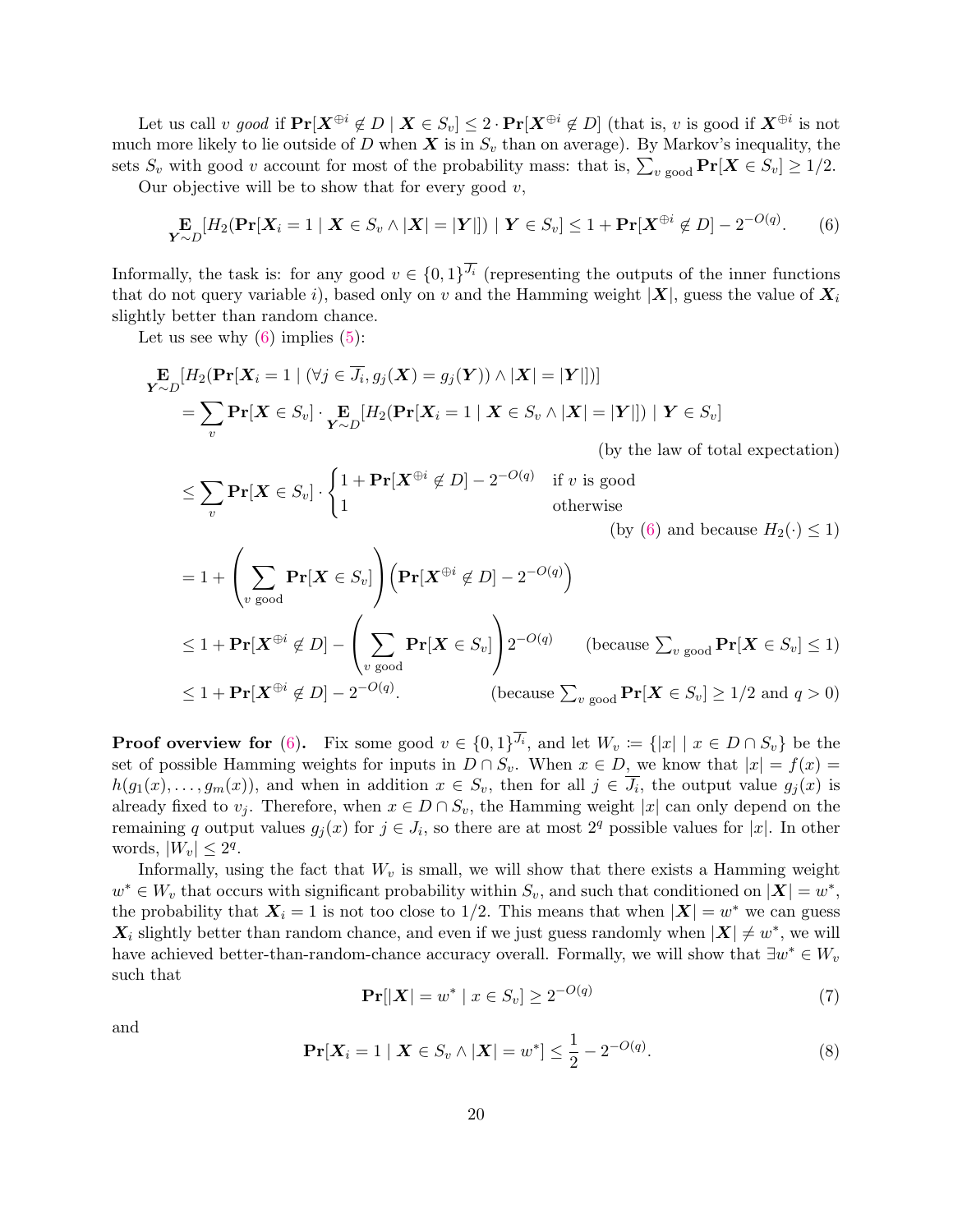Let us see why  $(7)$  and  $(8)$  together imply  $(6)$ :

=

$$
\mathbf{E}_{\mathbf{y} \sim D} [H_2(\mathbf{Pr}[\mathbf{X}_i = 1 \mid \mathbf{X} \in S_v \land |\mathbf{X}| = |\mathbf{Y}|]) \mid \mathbf{Y} \in S_v]
$$
\n
$$
= \sum_{w \in W_v} \mathbf{Pr}[|\mathbf{X}| = w \mid \mathbf{X} \in S_v]
$$
\n
$$
\cdot \mathbf{E}_{\mathbf{y} \sim D} [H_2(\mathbf{Pr}[\mathbf{X}_i = 1 \mid \mathbf{X} \in S_v \land |\mathbf{X}| = |\mathbf{Y}|]) \mid \mathbf{Y} \in S_v \land |\mathbf{Y}| = w]
$$
\n(by the law of total expectation)

(by the law of total expectation)

$$
\begin{aligned}\n&= \sum_{w \in W_v} \mathbf{Pr}[|\mathbf{X}| = w \mid \mathbf{X} \in S_v] \\
&\cdot \mathbf{E}_{\mathbf{Y} \sim D} [H_2(\mathbf{Pr}[\mathbf{X}_i = 1 \mid \mathbf{X} \in S_v \land |\mathbf{X}| = w]) \mid \mathbf{Y} \in S_v \land |\mathbf{Y}| = w] \\
&\quad \text{(replace } |\mathbf{Y}| \text{ by } w \text{ using the conditioning)}\n\end{aligned}
$$

$$
= \sum_{w \in W_v} \mathbf{Pr}[|\mathbf{X}| = w \mid \mathbf{X} \in S_v] \cdot H_2(\mathbf{Pr}[\mathbf{X}_i = 1 \mid \mathbf{X} \in S_v \wedge |\mathbf{X}| = w])
$$

(the expectation was constant)

$$
\leq \sum_{w \in W_v} \mathbf{Pr}[|\mathbf{X}| = w \mid \mathbf{X} \in S_v] \cdot \begin{cases} H_2(\mathbf{Pr}[\mathbf{X}_i = 1 \mid \mathbf{X} \in S_v \land |\mathbf{X}| = w^*]) & \text{if } w = w^* \\ 1 & \text{otherwise} \end{cases}
$$
\n(because  $H_2(\cdot) \leq 1$ )

$$
= 1 - \Pr[|\mathbf{X}| = w^* | \mathbf{X} \in S_v] \cdot (1 - H_2(\Pr[\mathbf{X}_i = 1 | \mathbf{X} \in S_v \land |\mathbf{X}| = w^*]))
$$
  
(rearrange and use the fact that probabilities sum to 1)

$$
\leq 1 - 2^{-O(q)} \left( 1 - H_2 \left( 1/2 - 2^{-O(q)} \right) \right)
$$
 (by (7) and (8))  
= 1 - 2<sup>-O(q)</sup> \left( 1 - \left( 1 - 2^{-O(q)} \right) \right) (because  $H_2(1/2 - p) = 1 - \Omega(p^2)$ )

$$
= 1 - 2^{-O(q)}.
$$

Existence of the weight  $w^*$ . Let us now find this magical Hamming weight  $w^*$ .

First of all, assume that  $Pr[X^{\oplus i} \notin D] \leq 2^{-10q}$  (otherwise, we can replace the right-hand side of [\(6\)](#page-19-0) by 1 and the inequality becomes trivial). Since v is good, this means that  $Pr[X^{\oplus i} \notin D]$  $\boldsymbol{X} \in S_v] \leq 2 \cdot 2^{-10q} = 2^{-10q+1}.$ 

When  $x \in S_v$ ,  $x^{\oplus i}$  must also be in  $S_v$ , since flipping variable i does not affect the output of any inner function  $g_j$  for  $j \in J_i$ . Informally, this means that for most inputs  $x \in D \cap S_v$  (those for which  $x^{\oplus i} \in D$ ), we can pair it up with another input  $x^{\oplus i}$  also in  $D \cap S_v$ . We can identify each such pair by looking at the value of  $x^{(i\rightarrow 0)}$  (x with its i<sup>th</sup> coordinate set to 0). Our argument will rely crucially on this pairing of inputs.

For any integer  $-1 \leq w \leq n$ , let  $p_w := \Pr[X^{\oplus i} \in D \wedge |X^{(i \to 0)}| = w \mid X \in S_v]$  (note that  $p_{-1} = 0$  somewhat vacuously). It is clear that  $p_w = 0$  whenever  $w, w + 1 \notin W_v$ . This means that the sequence  $\{p_w\}_{w\in\{-1,\dots,n\}}$  has at most  $2|W_v| \leq 2^{q+1}$  nonzero elements. Moreover  $\sum_{w=-1}^{n} p_w =$  $\Pr[\boldsymbol{X}^{\oplus i} \in D \mid \boldsymbol{X} \in S_v] \geq 1 - 2^{-10q+1}$ , so we must have  $\max_{w=-1}^n p_w \geq (1 - 2^{-10q+1})/2^{q+1} \geq 2^{-q-2}$ . Now, again using the fact that the sequence  $\{p_w\}_{w\in\{-1,\dots,n\}}$  has at most  $2^{q+1}$  nonzero elements, to go from  $p_{-1} = 0$  to this maximum value of  $\geq 2^{-q-2}$ , the sequence must contain some "upwards" jump" of at least  $2^{-q-2}/2^{q+1} = 2^{-2q-3}$ , so there must exist a weight  $w^* \in \{0, \ldots, n\}$  such that  $p_{w^*} \geq p_{w^*-1} + 2^{-2q-3}.$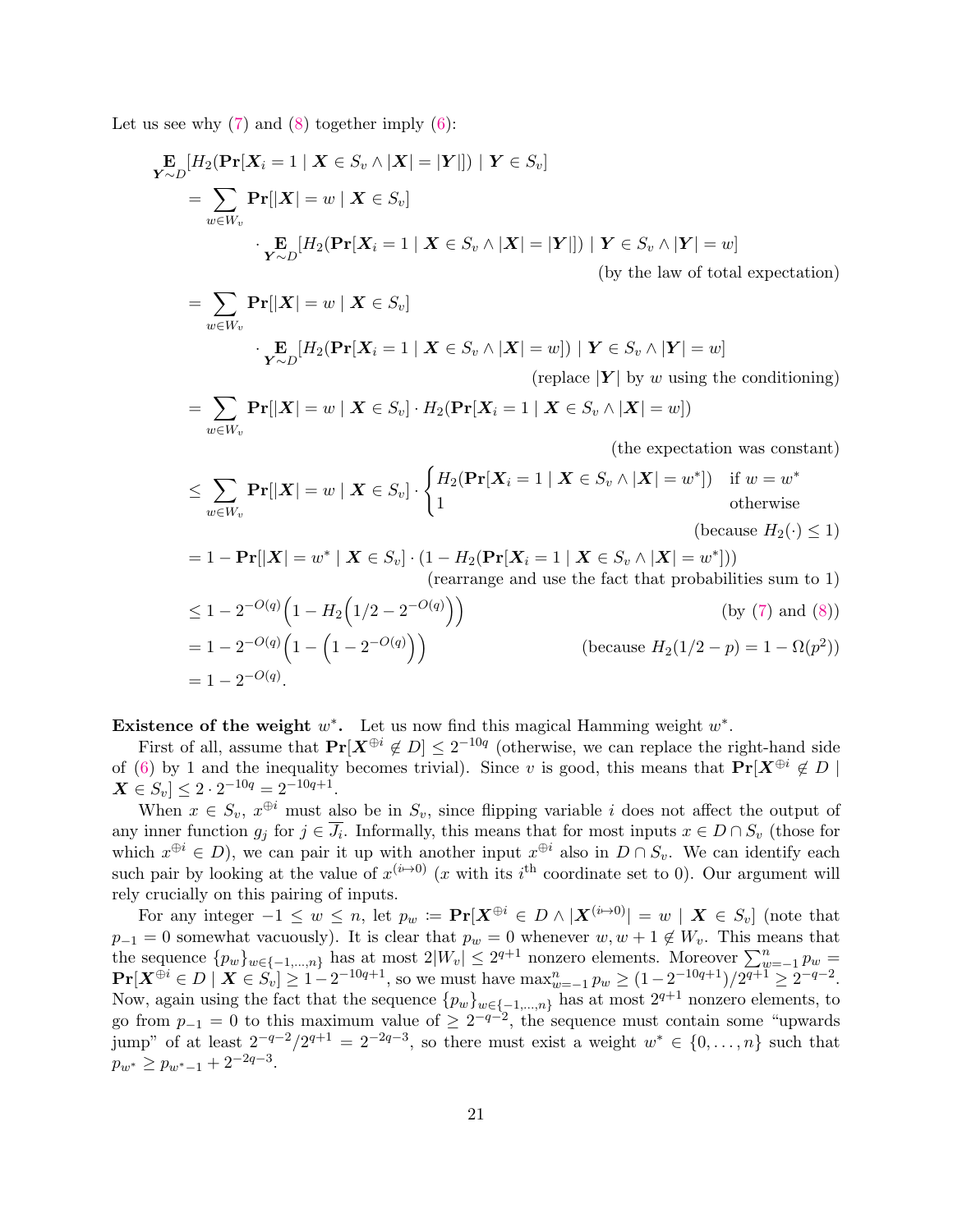Let us show that  $w^* \in W_v$  and that it satisfies [\(7\)](#page-19-1) and [\(8\)](#page-19-2). First, note that the set  $\{x \in D \cap S_v \mid$  $|x| = w^*$  includes at least the following two disjoint sets:

- (i) the inputs  $x \in D \cap S_v$  such that  $x^{\oplus i} \in D$ ,  $x_i = 0$ , and  $|x^{(i \mapsto 0)}| = w^*$ ;
- (ii) the inputs  $x \in D \cap S_v$  such that  $x^{\oplus i} \in D$ ,  $x_i = 1$  and  $|x^{(i \mapsto 0)}| = w^* 1$ .

It is easy to see that there are exactly  $\frac{p_w*}{2}|D \cap S_v|$  inputs of type (i) and  $\frac{p_w*-\1}{2}|D \cap S_v|$  inputs of type (ii). This means that

<span id="page-21-0"></span>
$$
\begin{aligned} \Pr[|X| = w^* | X \in S_v] &\ge \frac{p_{w^*} + p_{w^* - 1}}{2} \\ &\ge \frac{p_{w^*}}{2} \qquad \text{(because } p_{w^* - 1} \text{ is a probability)} \\ &\ge \frac{2^{-2q - 3}}{2} \qquad \text{(because } p_{w^*} \ge p_{w^* - 1} + 2^{-2q - 3} \ge 2^{-2q - 3}) \\ &= 2^{-O(q)}, \end{aligned}
$$

satisfying [\(7\)](#page-19-1). Also, given that  $Pr[|X| = w^* | X \in S_v] \ge 2^{-O(q)} > 0$ , there must be some  $x \in D \cap S_v$ such that  $|x| = w^*$ , so  $w^* \in W_v$ . Finally,

$$
\begin{split}\n&\Pr[X_i = 1 \mid X \in S_v \land |X| = w^*] \\
&= \frac{\Pr[X_i = 1 \land |X| = w^* \mid X \in S_v]}{\Pr[|X| = w^* \mid X \in S_v]} \\
&= \frac{\Pr[X^{\oplus i} \notin D \land X_i = 1 \land |X| = w^* \mid X \in S_v]}{\Pr[|X| = w^* \mid X \in S_v]} \\
&\leq \frac{\Pr[X^{\oplus i} \notin D \mid X \in S_v] + \Pr[X^{\oplus i} \in D \land X_i = 1 \land |X| = w^* \mid X \in S_v]}{\Pr[|X| = w^* \mid X \in S_v]} \\
&\leq \frac{2^{-10q+1} + \frac{p_w* - 1}{2}}{\frac{p_w + p_w* - 1}{2}} \\
&= \frac{2^{-10q+2} + p_{w^* - 1}}{\frac{p_w+2}{2}} \\
&\leq \frac{2^{-10q+2} + p_{w^* - 1}}{\frac{p_w+2}{2}} \\
&= \frac{2^{-10q+2} + (p_{w^*} - 2^{-2q-3})}{\frac{p_w+2}{2}} \\
&= \frac{2^{-2q-3}}{2^{-2q-3}} \\
&= \frac{2^{-2q-3}}{2^{-2q-3}} \\
&= \frac{2^{-2q-3}}{2^{-2q-3}} \\
&= \frac{2^{-2q-3}}{2^{-2q-3}} \\
&= \frac{2^{-2q-3}}{2^{-2q-3}} \\
&= \frac{2^{-2q-3}}{2^{-2q-3}} \\
&= \frac{2^{-2q-3}}{2^{-2q-3}} \\
&= \frac{2^{-2q-3}}{2^{-2q-3}} \\
&= \frac{2^{-2q-3}}{2^{-2q-3}} \\
&= \frac{2^{-2q-3}}{2} \\
&= \frac{2^{-2q-3}}{2} \\
&= \frac{2^{-2q-3}}{2} \\
&= \frac{2^{-2q-3}}{2} \\
&= \frac{2^{-2q-3}}{2} \\
&= \frac{2^{-2q-3}}{2} \\
&= \frac{2^{-2q-3}}{2} \\
&= \frac{2^{-2q-3}}{2} \\
&= \frac{2^{-2q-3}}{2} \\
&= \frac{2^{-2q-3}}{2} \\
&= \frac{2^{-2q-3}}{2} \\
&= \frac{2^{-2q-3}}{2} \\
&= \
$$

thus [\(8\)](#page-19-2) is satisfied, and this concludes the proof.

 $\Box$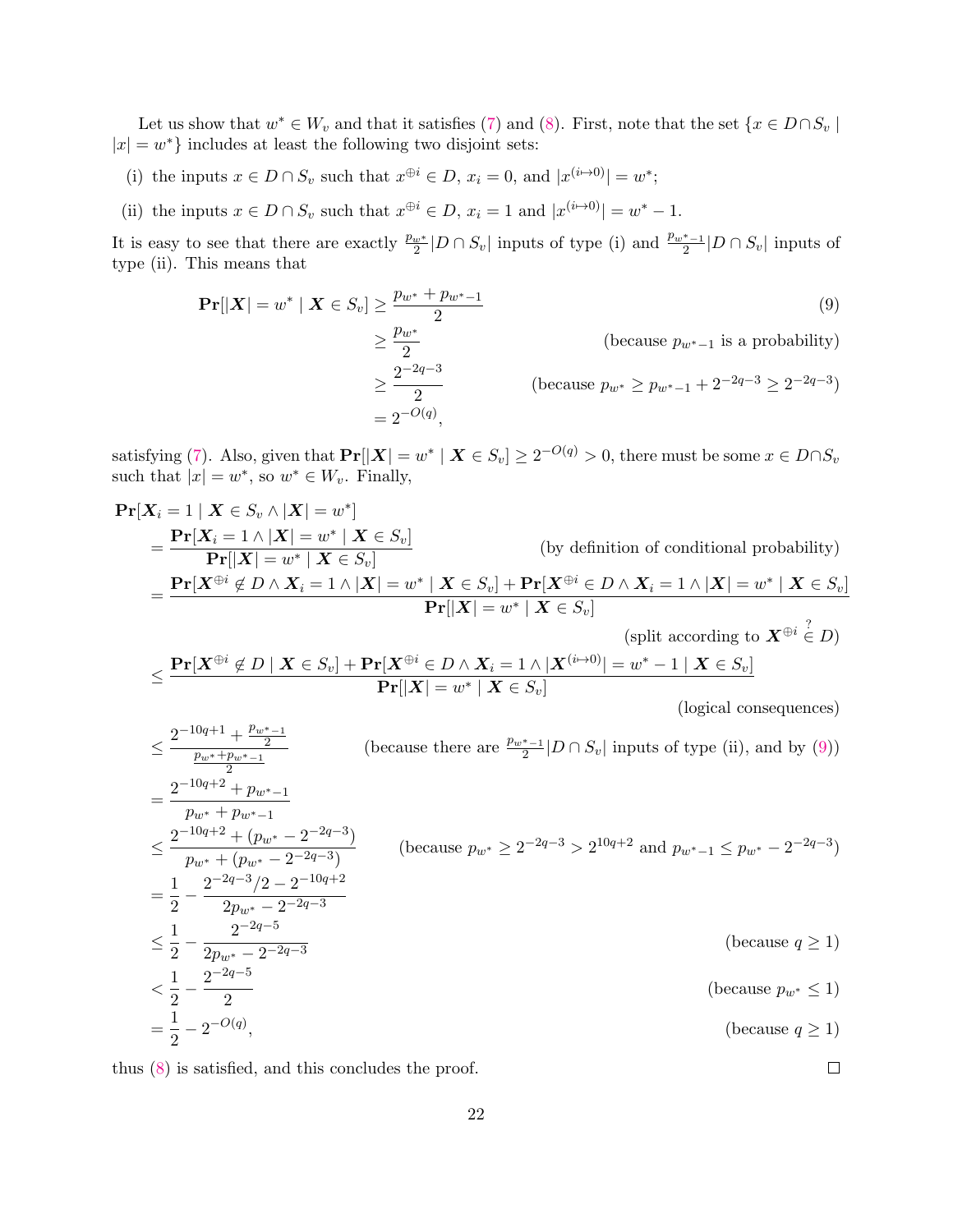### 6 Conclusion

In this section we outline several interesting directions for future work.

#### <span id="page-22-0"></span>6.1 A plan towards better depth-3 lower bounds

As we pointed out in the introduction, if it were possible to compute  $MAJ_n$  as a fan-in- $O(\sqrt{n})$ function of fan-in- $O(\sqrt{n})$  functions, there would be  $2^{O(\sqrt{n})}$ -size depth-3 circuits for  $M_{A,J_n}$ . By showing that  $\mathsf{CC}_{\Theta(\sqrt{n})}(\mathrm{MAJ}_n) = \omega(\sqrt{n})$ , we ruled out this particular way of obtaining  $2^{O(\sqrt{n})}$ -size depth-3 circuits for  $M_{A J_n}$ . [Theorem 1](#page-1-0) is therefore a necessary first step for showing that  $M_{A J_n}$ requires  $2^{\omega(\sqrt{n})}$ -size depth-3 circuits.

If we keep considering constructions of the form  $MAJ_n = h(g_1, \ldots, g_m)$ , there are several ways we can make both the outer function h and the inner functions  $g_1, \ldots, g_m$  more powerful while still giving depth-3 circuit upper bounds. For example, one could try to prove that  $MAJ_n$  cannot be computed as a fan-in- $O(\sqrt{n})$  function of depth- $O(\sqrt{n})$  decision trees, or even as a depth- $O(\sqrt{n})$ decision tree of depth- $O(\sqrt{n})$  decision trees. Indeed, if such a construction were possible, the outer function could be transformed into a size- $2^{O(\sqrt{n})}$  DNF (resp. CNF), while the inner functions and their negations could be transformed into size- $2^{O(\sqrt{n})}$  CNFs (resp. DNFs), which would give a  $2^{O(\sqrt{n})}$ -size  $\Sigma^3$  (resp.  $\Pi^3$ ) circuit for  $\text{MAJ}_n$ .

This motivates the following plan towards proving better depth-3 lower bounds for the majority function: prove lower bounds against computing  $MAJ_n$  as  $h(g_1, \ldots, g_m)$ , where the inner and outer functions are replaced by increasingly powerful objects. For now, let us conjecture the following first steps, which could be solved independently.

**Conjecture 6.1** (making the inner functions more powerful). Maj<sub>n</sub> cannot be represented as  $h(g_1, \ldots, g_m)$ , where  $m = O(\sqrt{n})$  and each  $g_j$  is a depth- $O(\sqrt{n})$  decision tree.

<span id="page-22-1"></span>**Conjecture 6.2** (making the outer function more powerful). Maj<sub>n</sub> cannot be represented as  $h(g_1,\ldots,g_m),$  where  $h$  is a depth- $O(\sqrt{n})$  decision tree and each  $g_j$  depends on only  $O(\sqrt{n})$  variables.

In fact, we do not have to climb very far up the power ladder in order to reach the full power of depth-3 circuits. Indeed, if we were to replace "depth- $O(\sqrt{n})$  decision tree" by "size- $2^{O(\sqrt{n})}$  DNF" (resp. CNF) in [Conjecture 6.2,](#page-22-1) this would already be equivalent to the conjecture that  $MAJ_n$ cannot be represented by  $\Sigma^3$  (resp.  $\Pi^3$ ) circuits of size  $2^{O(\sqrt{n})}$ .<sup>[8](#page-22-2)</sup>

### 6.2 Further applications of our techniques

An information theoretic toolbox for circuit lower bounds? In this paper, we showed (in [Lemma 3.2](#page-9-1) and [Lemma 4.2\)](#page-13-0) how we can trace the information flow within a circuit of arbitrary functions to prove tight lower bounds. Could one prove lower bounds against boolean circuits via the same technique? In particular, it would be interesting to prove a statement analogous to [Lemma 3.2,](#page-9-1) but quantifying the mutual information between internal nodes of a boolean circuit.

One challenge of accomplishing this is in the difference in power between the inner functions and the AND/OR gates of boolean circuits. Since the boolean gates are so much weaker than the inner functions (which compute arbitrary boolean functions), we would need to prove much

<span id="page-22-2"></span><sup>&</sup>lt;sup>8</sup>In fact, this would still be true even if we replaced "each  $g_j$  depends only on  $O(\sqrt{n})$  variables" by "each  $g_j$  is an OR of  $O(\sqrt{n})$  variables".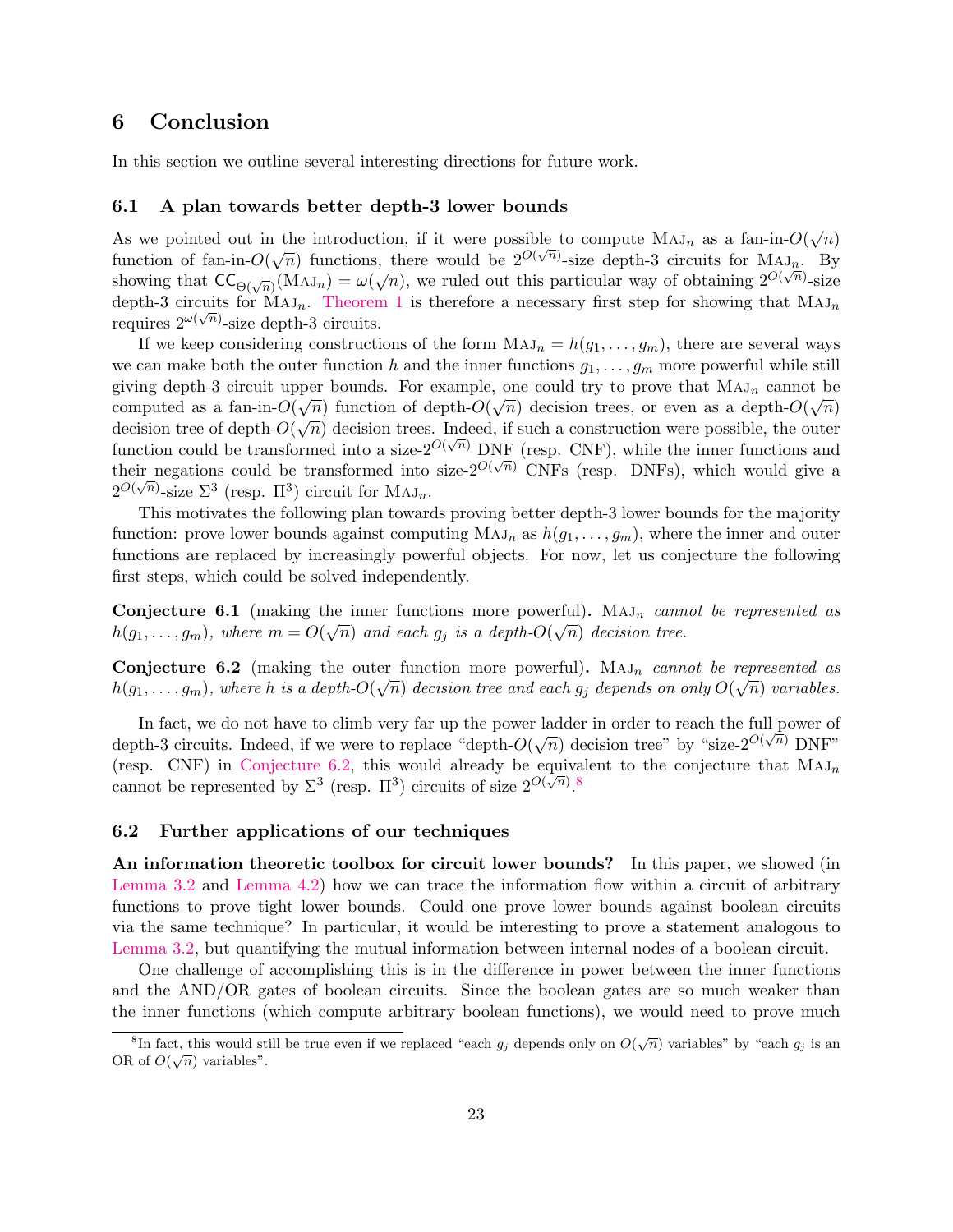stronger statements about the information flow in order to get tight lower bounds. Nonetheless, we believe that challenges like [Open Problem 1](#page-3-2) require techniques that can precisely identify the weaknesses of small-depth circuits, and that information theory is a well-suited tool for this task.

The usefulness of multi-output functions. Multi-output functions played a key role in two steps of the proof. These steps can be distilled as a general plan for proving lower bounds for single-output functions as follows:

- (1) Prove a lower bound for a multi-output function (in our case,  $HW_n$ ).
- (2) Show that the act of computing a desired single-output function (in our case,  $MAJ_n$ ) essentially entails computing the multi-output function (perhaps on a smaller set of inputs).

We believe that this general approach could be applied to a much wider range of models. For example, consider the problem of improving the best lower bounds for depth-3 circuits. If one could prove a  $2^{\omega(\sqrt{n})}$  lower bound against depth-3 circuits of HW<sub>n</sub>, then this would *automatically* give us better lower bounds for an explicit function (we would get a lower bound of  $2^{\omega(\sqrt{n})}/\log n = 2^{\omega(\sqrt{n})}$ ) for at least one of the output bits of  $HW_n$ ). In all likelihood, this could be extended (perhaps by the approach in step (2)) to work for  $MAJ_n$ , thereby resolving [Open Problem 1.](#page-3-2)

We usually think of single-output functions as being components of multi-output functions, but this work shows that multi-output functions can be hidden within single-output functions as well. We hope that this will encourage the incorporation of multi-output functions into the lexicon of hard functions to prove lower bounds for.

<span id="page-23-2"></span>Random linear codes. As a concrete example of functions that one might prove strong lower bounds for using our techniques, we propose random linear error-correcting codes.

In a celebrated work, Paturi et al.  $[PPSZ05]$  showed that error-correcting codes<sup>[9](#page-23-0)</sup> with large enough distance and enough codewords require size- $2^{1.282\sqrt{n}}$ -size  $\Sigma^3$  circuits, which remains to date the strongest lower bound proved for any explicit function. A natural question is, was this technique tight? Can we obtain  $2^{\omega(\sqrt{n})}$  lower bounds for all "good enough" error-correcting codes?

Unfortunately, the answer is at least partially negative. Leffman, Pudlák, and Savický [\[LPS97\]](#page-26-14) showed that there exist linear codes of large distance which have *sparse* parity check matrices. More precisely, they show the existence of a linear code f of distance  $n^{\Omega(1)}$  whose parity check more precisely, they show the existence of a linear code f of distance  $n \times$  whose partly check<br>matrix has  $\sqrt{n}$  rows, each of which has only  $O(\sqrt{n})$  non-zero entries. This means that we can write  $f = h(g_1, \ldots, g_{\sqrt{n}})$ , where each of the inner functions  $g_j$  computes a parity check over  $O(\sqrt{n})$ variables, and h is the AND function. Using the notation of this paper,  $\mathsf{CC}_{O(\sqrt{n})}(f) \leq \sqrt{n}$ , and thus f has size- $2^{O(\sqrt{n})} \Sigma^3$  circuits.

However, this code has small depth-3 circuits precisely because its parity check matrix is sparse. It is easy to see by a counting argument that most linear codes do *not* have sparse parity check matrices. So it is natural to wonder whether a random linear code (a code whose parity check matrix is chosen uniformly at random) might require large  $\Sigma^3$  circuits. Concretely, we conjecture the following.

<span id="page-23-1"></span><span id="page-23-0"></span><sup>&</sup>lt;sup>9</sup>More precisely, functions computing whether their input x belongs to a fixed error-correcting code.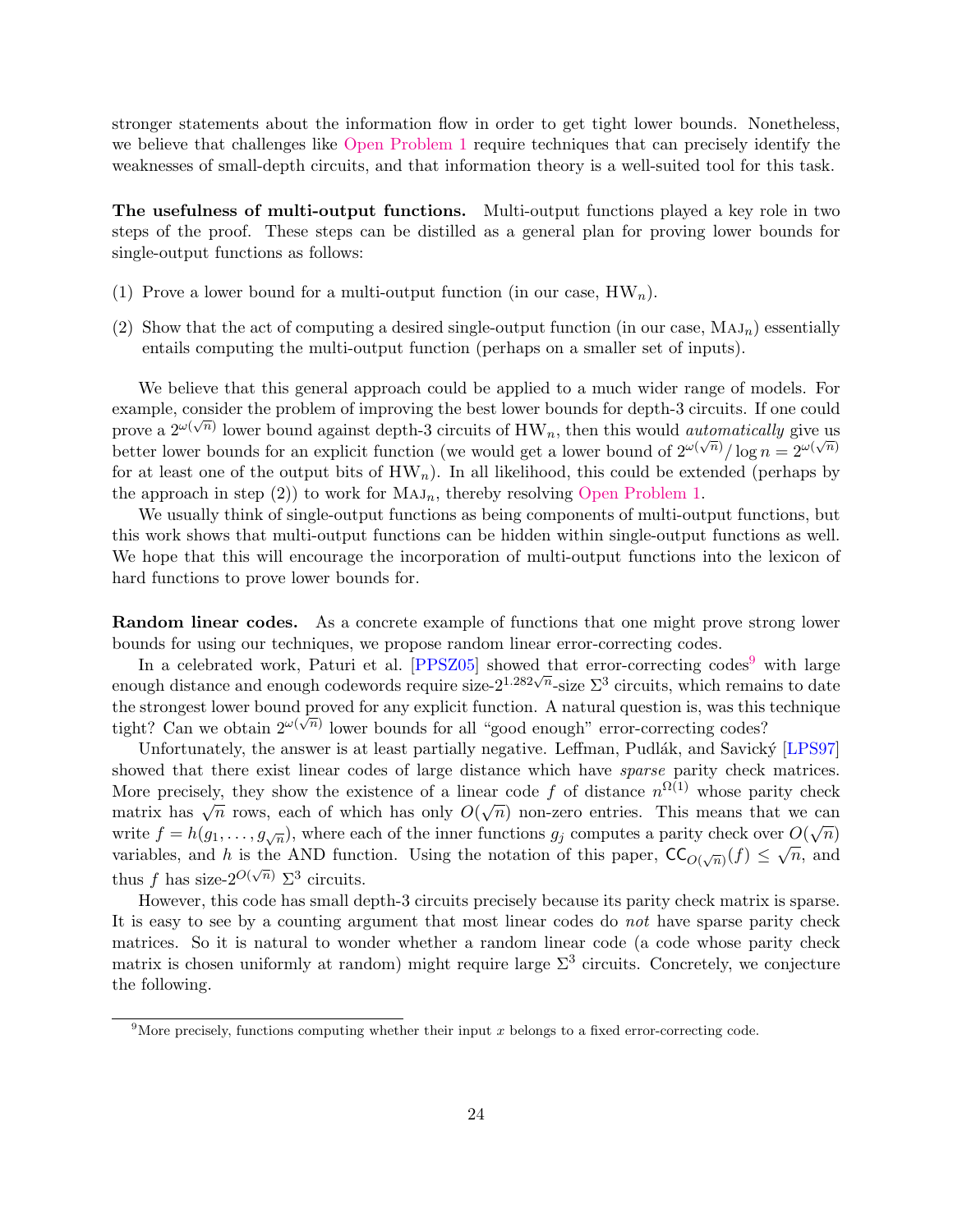**Conjecture 6.3.** Let  $\ell \ll k \ll n$ . Let  $H \sim \{0,1\}^{\ell \times n}$  be a random matrix of  $\ell$  parity checks, and let

$$
f: \{0,1\} \to \{0,1\}^n : x \mapsto \begin{cases} 1 & \text{if } Hx = \vec{0} \\ 0 & \text{otherwise} \end{cases}
$$

be the corresponding linear code. Then, with high probability,

$$
(i) CCk(f) \ge \Omega\left(\frac{n}{k} \cdot \frac{\ell}{\log(n/k)}\right);
$$

(ii) f requires  $\Sigma^3$  circuits of size  $2^{\Omega(\sqrt{n\ell/\log n})}$ .

The proposed bound  $\Omega(\frac{n}{k} \cdot \frac{\ell}{\log(n)})$  $\frac{\ell}{\log(n/k)}$  in point (i) comes from the observation that one can verify any  $\log(n/k)$  parity check using  $O(n/k)$  inner functions: first split the variables into  $O(n/k)$  sets according to their coefficients in each of the  $log(n/k)$  parity check, then compute the parity of each of those  $O(n/k)$  sets. Point (i) simply conjectures that this observation gives the best upper bound on CC<sub>k</sub>(f). The proposed bound  $2^{\Omega(\sqrt{n\ell/\log n})}$  in point (ii) is obtained by conjecturing that the best  $\Sigma^3$  circuit size for f will be obtained as  $2^{O(\mathsf{CC}_k(f)+k)}$  through the connection with composition complexity (see [Section 1.2.2\)](#page-2-0), then balancing the sum by setting  $k \coloneqq \sqrt{n\ell/\log n}$ .

If [Conjecture 6.3](#page-23-1) is true, it would give lower bounds of the form  $2^{n^{1-\epsilon}}$  against  $\Sigma^3$  circuits. It seems likely to us that, depending on how the proof works, the randomness could then be lifted, and it could be extended to some explicit pseudorandom linear code.

We think the techniques in our paper would be particularly well-suited to proving [Conjecture 6.3.](#page-23-1) Indeed, just like majority has a natural multi-output analog (the Hamming weight function), f has an even more obvious corresponding multi-output function: the function  $\vec{f}(x) := Hx$  which gives the outputs of all the parity checks. Therefore, it seems plausible that one could first prove a lower bound for  $f$  using techniques similar to the ones in [Section 3,](#page-9-0) then extend it to  $f$  using our framework for bootstrapping lower bounds from multi-output functions to binary-output functions, which we presented in [Section 4.](#page-11-0)

### Acknowledgements

Li-Yang thanks Xi Chen, Rocco Servedio, and Erik Waingarten for numerous discussions about this problem.

Victor, Pras, and Li-Yang are supported by NSF CAREER Award CCF-1942123. Pras is also supported by Moses Charikar's Simons Investigator Award.

# References

- <span id="page-24-1"></span>[Ajt83] Miklós Ajtai.  $\Sigma_1^1$ -formulae on finite structures. Annals of Pure and Applied Logic, 24(1):1–48, 1983. [1.2.2](#page-2-1)
- <span id="page-24-0"></span>[AM86] Noga Alon and Wolfgang Maass. Meanders, ramsey theory and lower bounds for branching programs. In 27th Annual Symposium on Foundations of Computer Science (SFCS 1986), pages 410–417. IEEE, 1986. [1.1,](#page-1-0) [1.2.1,](#page-2-2) [2,](#page-2-3) [1.2.1,](#page-2-3) [5](#page-5-2)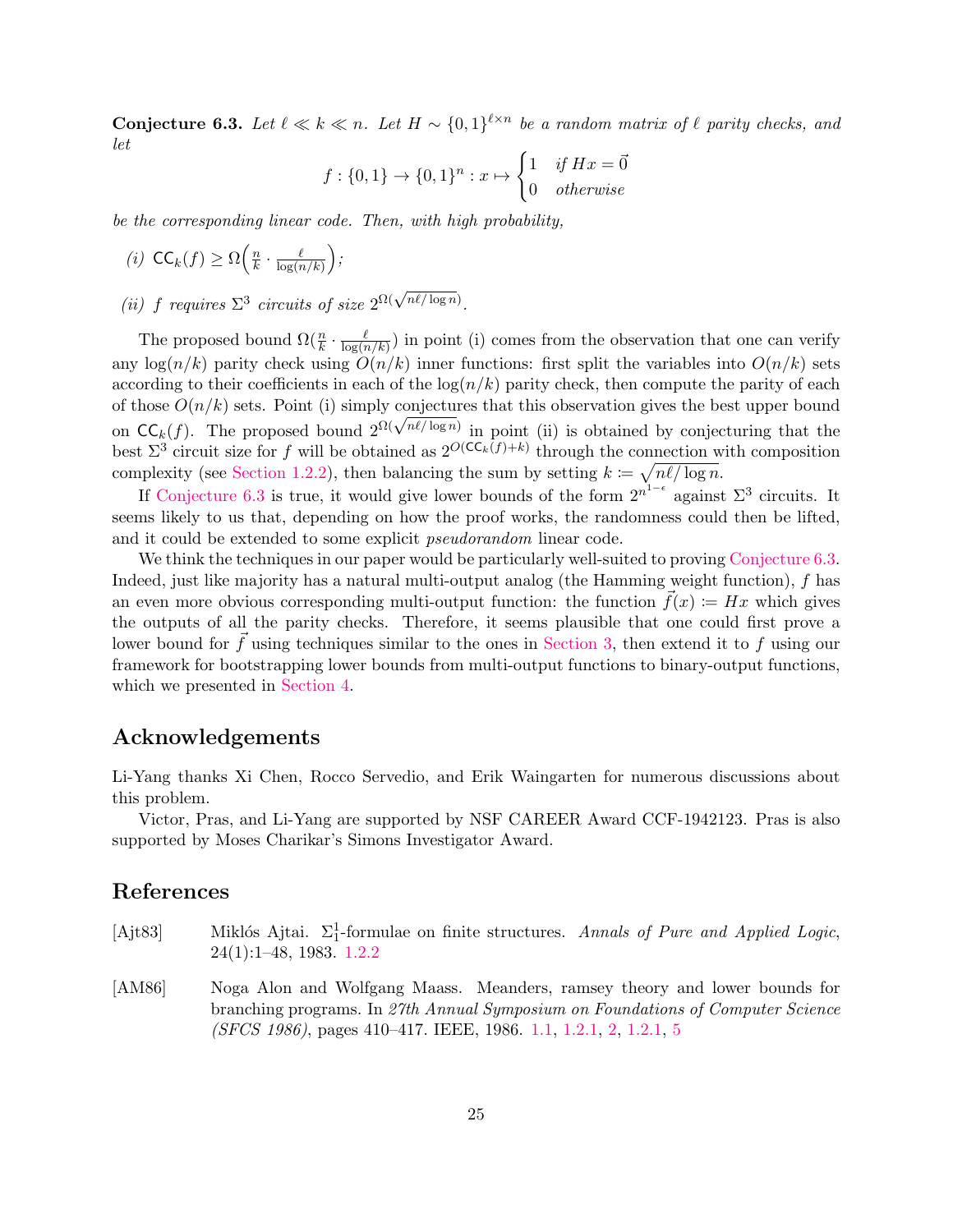- <span id="page-25-12"></span>[AY18] Kazuyuki Amano and Masafumi Yoshida. Depth two (n-2)-majority circuits for nmajority. IEICE Transactions on Fundamentals of Electronics, Communications and Computer Sciences, 101(9):1543–1545, 2018. [1.4](#page-6-0)
- <span id="page-25-5"></span>[Bop97] Ravi B Boppana. The average sensitivity of bounded-depth circuits. Information processing letters, 63(5):257–261, 1997. [1.2.2](#page-3-3)
- <span id="page-25-1"></span>[BPRS90] László Babai, Pavel Pudlák, Vojtech Rödl, and Endre Szemerédi. Lower bounds to the complexity of symmetric boolean functions. Theoretical Computer Science, 74(3):313–323, 1990. [1.1,](#page-1-0) [1.2.1,](#page-2-2) [2,](#page-2-3) [1.2.1,](#page-2-3) [5](#page-5-2)
- <span id="page-25-10"></span>[EGMR20] Christian Engels, Mohit Garg, Kazuhisa Makino, and Anup Rao. On expressing majority as a majority of majorities. SIAM Journal on Discrete Mathematics, 34(1):730– 741, 2020. [1.4](#page-6-0)
- <span id="page-25-4"></span>[FSS81] Merrick Furst, James Saxe, and Michael Sipser. Parity, circuits, and the polynomialtime hierarchy. In Proceedings of the 22nd IEEE Annual Symposium on Foundations of Computer Science, pages 260–270, 1981. [1.2.2](#page-2-1)
- <span id="page-25-6"></span>[GMWW14] Dmitry Gavinsky, Or Meir, Omri Weinstein, and Avi Wigderson. Toward better formula lower bounds: an information complexity approach to the krw composition conjecture. In Proceedings of the forty-sixth annual ACM symposium on Theory of computing, pages 213–222, 2014. [1.3](#page-4-2)
- <span id="page-25-8"></span>[GT18] Oded Goldreich and Avishay Tal. Matrix rigidity of random toeplitz matrices. computational complexity, 27(2):305–350, 2018. [1.4](#page-5-3)
- <span id="page-25-9"></span>[GT20] Oded Goldreich and Avishay Tal. On constant-depth canonical boolean circuits for computing multilinear functions. In Computational Complexity and Property Testing, pages 306–325. Springer, 2020. [1.4](#page-5-3)
- <span id="page-25-7"></span>[GW20] Oded Goldreich and Avi Wigderson. On the size of depth-three boolean circuits for computing multilinear functions. In Computational Complexity and Property Testing, pages 41–86. Springer, 2020. [1.4](#page-5-3)
- <span id="page-25-3"></span>[Hås86] Johan Håstad. Computational Limitations for Small Depth Circuits. MIT Press, Cambridge, MA, 1986. [1.1,](#page-1-0) [1.2.2](#page-2-1)
- <span id="page-25-2"></span>[HJP93] Johan Hastad, Stasys Jukna, and Pavel Pudlák. Top-down lower bounds for depth 3 circuits. In Proceedings of 1993 IEEE 34th Annual Foundations of Computer Science, pages 124–129. IEEE, 1993. [1.1,](#page-1-0) [1.2.2,](#page-2-4) [1,](#page-3-2) [1.2.2](#page-3-2)
- <span id="page-25-11"></span>[HNRRY19] Pavel Hrubes, Sivaramakrishnan Natarajan Ramamoorthy, Anup Rao, and Amir Yehudayoff. Lower bounds on balancing sets and depth-2 threshold circuits. In  $\frac{4}{6}$ International Colloquium on Automata, Languages, and Programming (ICALP 2019). Schloss Dagstuhl-Leibniz-Zentrum fuer Informatik, 2019. [1.4](#page-6-0)
- <span id="page-25-0"></span>[HR15] Pavel Hrubes and Anup Rao. Circuits with medium fan-in. In 30th Conference on Computational Complexity (CCC 2015). Schloss Dagstuhl-Leibniz-Zentrum fuer Informatik, 2015. [1,](#page-1-2) [1.4](#page-5-4)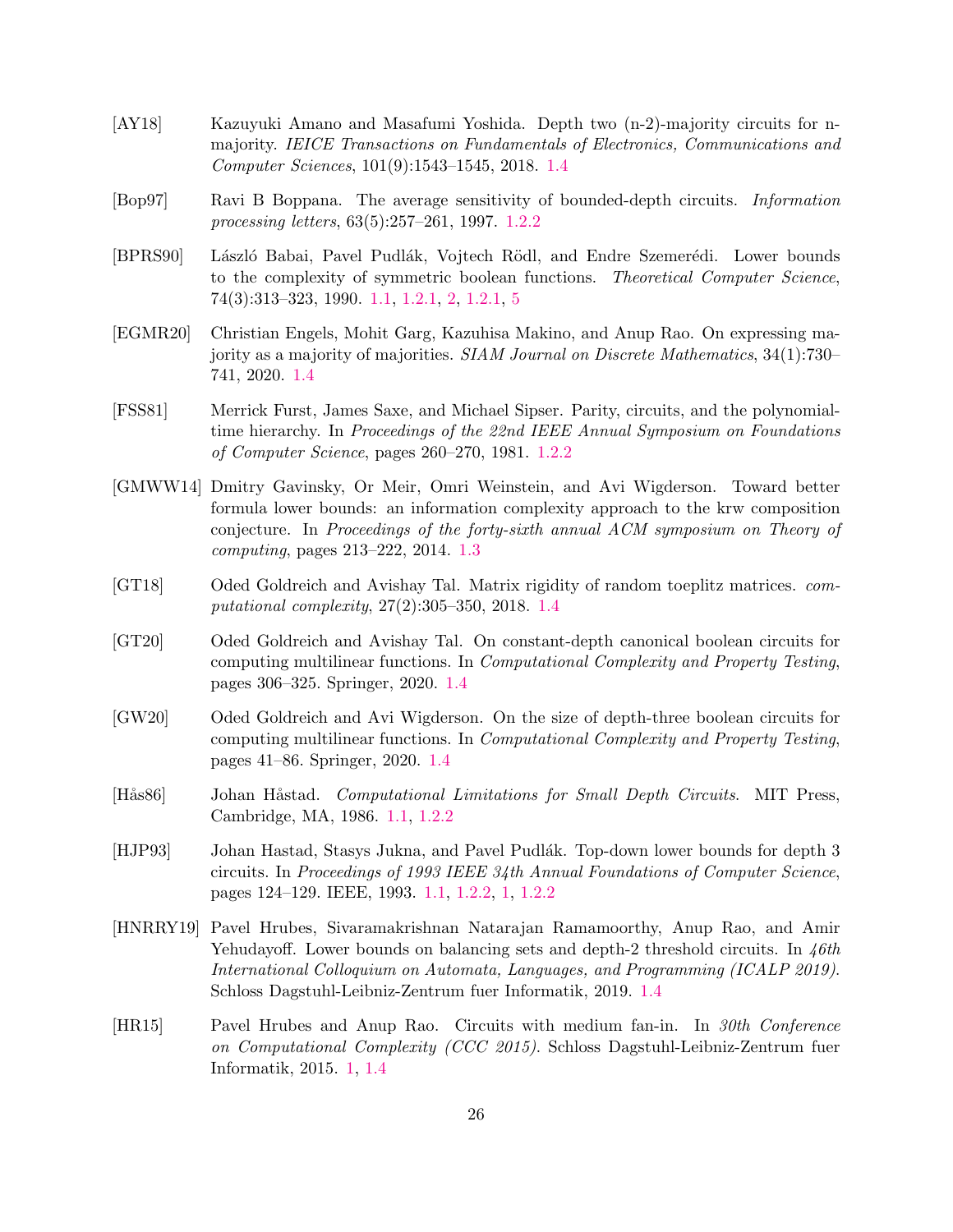- <span id="page-26-1"></span>[Juk12] Stasys Jukna. Boolean function complexity: advances and frontiers, volume 5. Springer, 2012. [1.2.2](#page-2-4)
- <span id="page-26-12"></span>[KP19] Alexander S Kulikov and Vladimir V Podolskii. Computing majority by constant depth majority circuits with low fan-in gates. Theory of Computing Systems, 63(5):956–986, 2019. [1.4](#page-6-0)
- <span id="page-26-6"></span>[KPPY84] Maria Klawe, Wolfgang J Paul, Nicholas Pippenger, and Mihalis Yannakakis. On monotone formulae with restricted depth. In Proceedings of the sixteenth annual ACM symposium on Theory of computing, pages 480–487, 1984. [1](#page-3-0)
- <span id="page-26-14"></span>[LPS97] Hanno Lefmann, Pavel Pudlák, and Petr Savicky. On sparse parity check matrices. Designs, Codes and Cryptography, 12(2):107–130, 1997. [6.2](#page-23-2)
- <span id="page-26-5"></span>[MW19] Or Meir and Avi Wigderson. Prediction from partial information and hindsight, with application to circuit lower bounds. computational complexity, 28(2):145–183, 2019. [1.2.2](#page-3-3)
- <span id="page-26-10"></span>[Nec66] Edward I Nechiporuk. A boolean function. Engl. transl. in Sov. Phys. Dokl., 10:591– 593, 1966. [1.4](#page-5-4)
- <span id="page-26-8"></span>[NW95] Ilan Newman and Avi Wigderson. Lower bounds on formula size of boolean functions using hypergraph entropy. *SIAM Journal on Discrete Mathematics*,  $8(4):536-542$ , 1995. [1.3](#page-4-2)
- <span id="page-26-13"></span>[Pos17] Gleb Posobin. Computing majority with low-fan-in majority queries. arXiv preprint arXiv:1711.10176, 2017. [1.4](#page-6-0)
- <span id="page-26-3"></span>[PPSZ05] Ramamohan Paturi, Pavel Pudl´ak, Michael E Saks, and Francis Zane. An improved exponential-time algorithm for k-sat. *Journal of the ACM (JACM)*,  $52(3):337-364$ , 2005. [1.2.2,](#page-3-2) [6.2](#page-23-2)
- <span id="page-26-2"></span>[PPZ97] Ramamohan Paturi, Pavel Pudl´ak, and Francis Zane. Satisfiability coding lemma. In Proceedings 38th Annual Symposium on Foundations of Computer Science, pages 566–574. IEEE, 1997. [1.2.2](#page-3-2)
- <span id="page-26-11"></span>[Raz91] Alexander A Razborov. Lower bounds for deterministic and nondeterministic branching programs. In International Symposium on Fundamentals of Computation Theory, pages 47–60. Springer, 1991. [5](#page-5-2)
- <span id="page-26-4"></span>[Ros18] Benjamin Rossman. The average sensitivity of bounded-depth formulas. computational complexity, 27(2):209–223, 2018. [1.2.2](#page-3-3)
- <span id="page-26-9"></span>[RR97] Alexander A Razborov and Steven Rudich. Natural proofs. Journal of Computer and System Sciences, 55(1):24–35, 1997. [1.3](#page-5-5)
- <span id="page-26-7"></span>[Sri15] Srikanth Srinivasan. Personal communication, 2015. [2](#page-3-1)
- <span id="page-26-0"></span>[Val83] Leslie G Valiant. Exponential lower bounds for restricted monotone circuits. In Proceedings of the fifteenth annual ACM symposium on Theory of computing, pages 110–117, 1983. [1.2.2](#page-2-4)